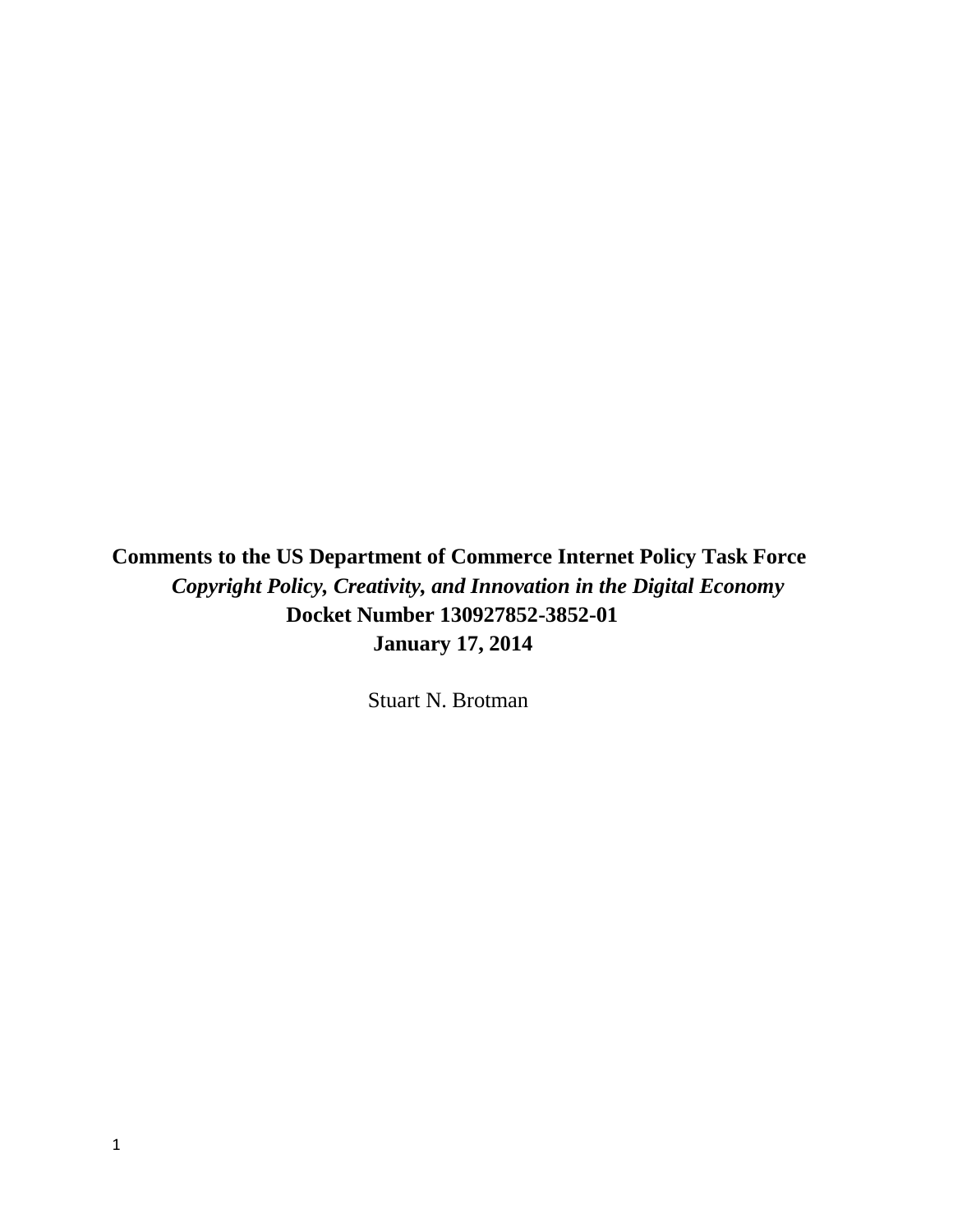# **I. Introduction: My Interest in This Proceeding**

I am filing these comments in response to the October 3, 2013 *Federal Register* notice requesting public comment on certain issues raised by the Department of Commerce's Green Paper, *Copyright Policy, Creativity, and Innovation in the Digital Economy*. The views expressed herein are individual, and are not intended to reflect those of any other individual or organization.

My interest in this important proceeding is at several levels. Currently, I teach Entertainment and Media Law at Harvard Law School to JD, LLM and SJD candidates, and on an exchange basis, also serve as an annual lecturer in Entertainment Law at Stanford Law School. I supervise student research in this area, including graduate theses that are completed as part of Harvard Law School's LLM degree requirements. I also am a faculty member at Harvard Law School's Institute for Global Law and Policy.

I previously taught the only advanced seminar in Entertainment Law in the United States at the Boston University School of Law, as part of its Intellectual Property specialization for JD candidates. I also taught international communications and copyright law at The Fletcher School of Law and Diplomacy, Tufts University.

During the 2012-13 academic year, I served at the Fulbright-Nokia Distinguished Chair in Information and Communications Technologies in the Faculty of Social Sciences at the University of Helsinki, and as an Honorary Visiting Fellow at the Jindal Global Law School in India.

I also have deep professional roots within the Department of Commerce, having served as Special Assistant to the Assistant Secretary of Commerce for Communications and Information at the National Telecommunications and Information Administration (NTIA) during its formative years. As NTIA's Chief of Staff and a senior member of its policy team, my responsibilities included continuing outreach to the academic community, which was especially fruitful as we developed new--and ultimately durable--policy models for telecommunications and electronic mass media competition and deregulation.

Academic input also was valuable in helping NTIA identify key areas in the emerging field of information policy, including a greater understanding for the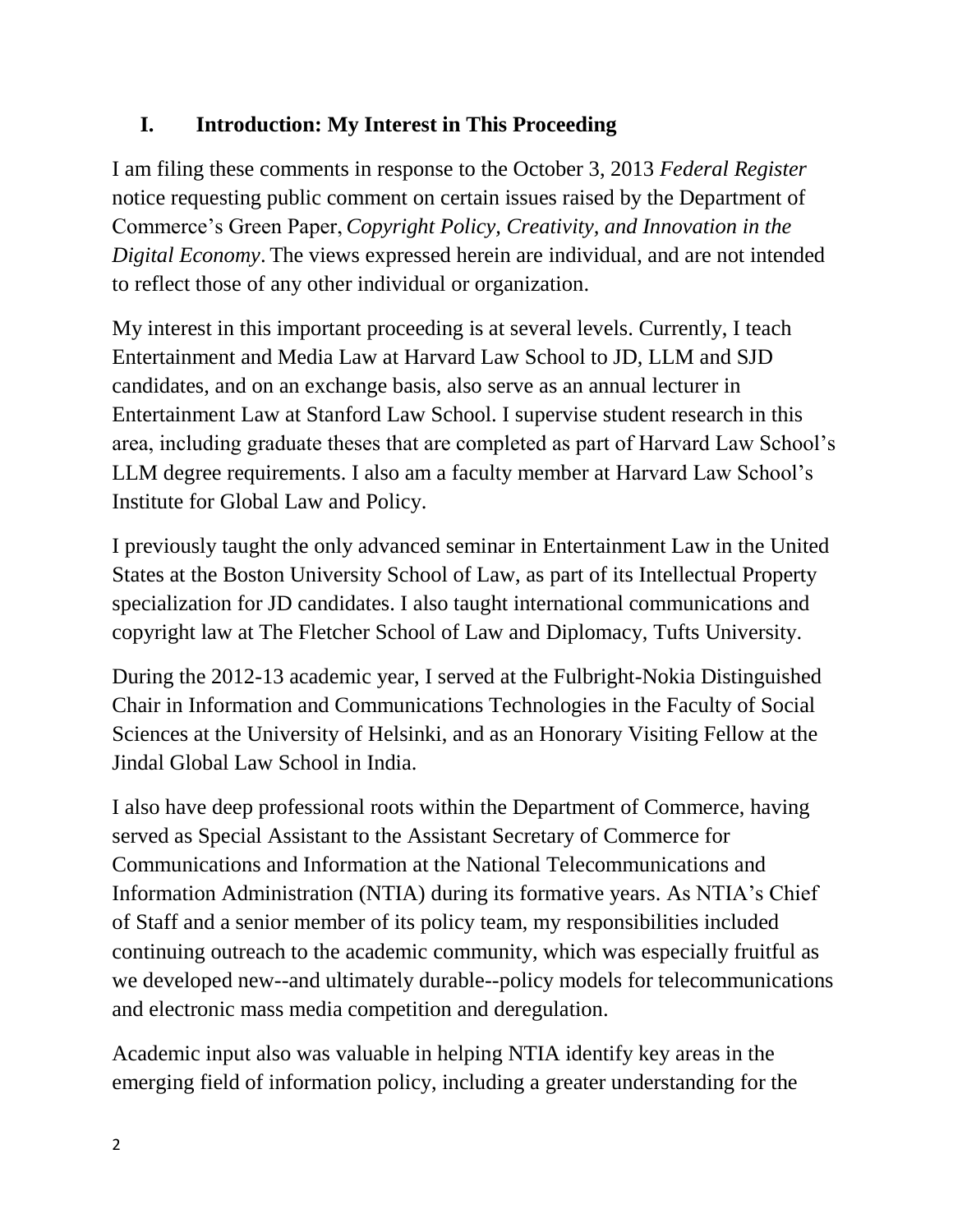vital role that intellectual property plays in promoting a sustainable marketplace of ideas and our core constitutional values of free expression.

I also served as a Senior Fellow of The Annenberg Washington Program in Communication Policy Studies, which was affiliated with Northwestern University during my tenure. Among my responsibilities were developing and directing a research program on Negotiation in Communications Policymaking. There, my focus was on achieving better policy outcomes through a multi-stakeholder process aimed at narrowing differences and forging a consensus.

Further biographical details are provided in the curriculum vitae that comprises Appendix A.

Given my long-standing interest and involvement in the process and substance of the issues in this proceeding, , I thought it would be useful to submit brief comments offering my perspective on the multi-stakeholder process that the Department of Commerce is utilizing in the "Green Paper Policy Process."

# **I. The Academic Community as Stakeholder**

In the Green Paper, the Internet Policy Task Force announced that it would convene a multi-stakeholder dialogue involving rights holders, consumer representatives and companies in the business of identifying infringing content to explore and address the many problems with the notice and takedown system currently in place. No mention, however, was made of the academic community.

The academic community *writ large* is an important stakeholder that merits a proverbial seat at the table as the Green Paper Policy Process moves ahead. Consequently, the vital role that the academic community can play in the multistakeholder process should be emphasized more explicitly with a wider outreach to varied disciplines and different types of higher education institutions.

This recommendation is consistent with the stated goal of the Green Paper Policy Process—namely, to maintain continued engagement with all stakeholders as a critical aspect of evaluating and refining our national copyright policy. Multistakeholder dialogue is intended to help the participating parties reach clarity on what their positions are and whether there are options toward consensus.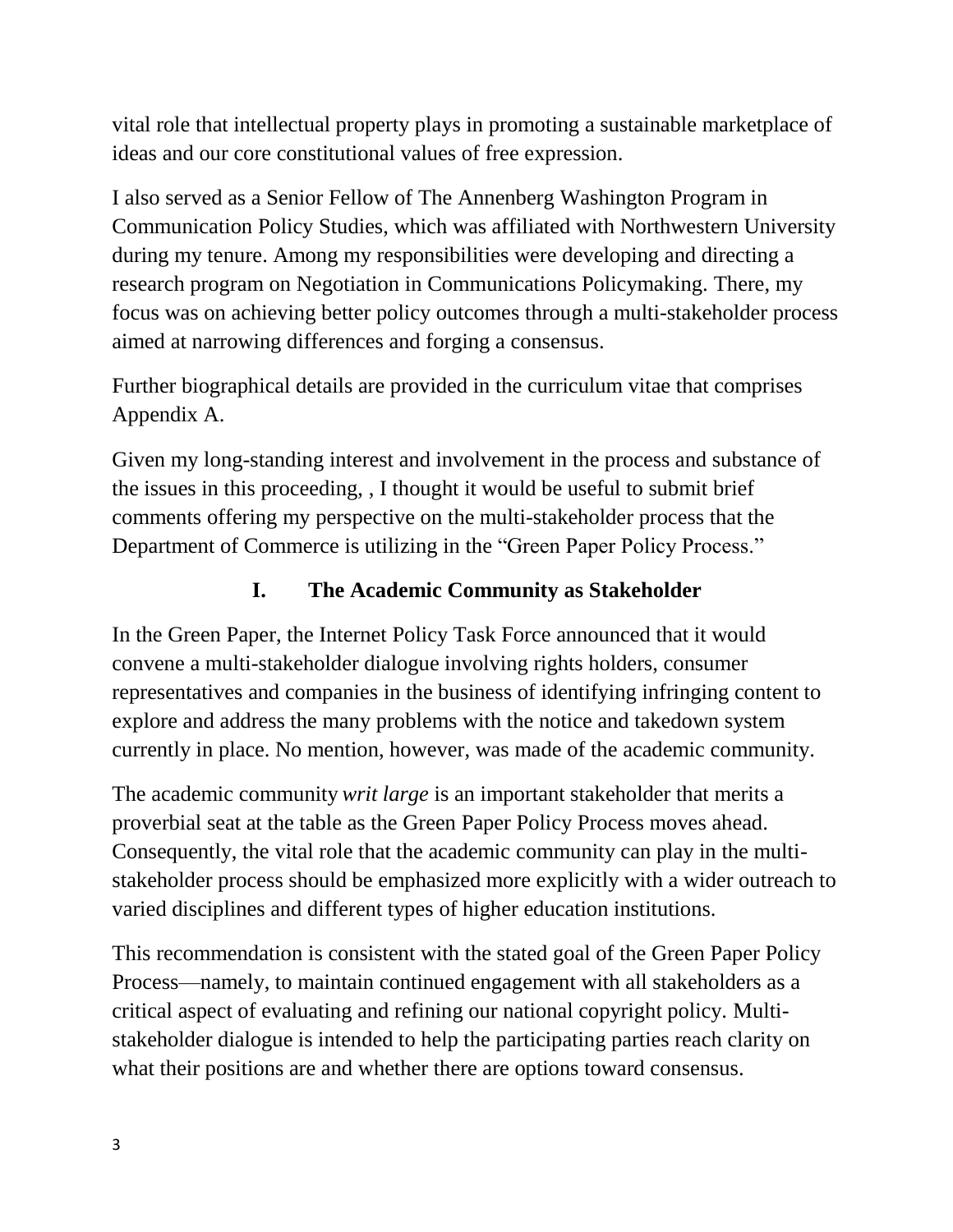NTIA has adopted a multi-stakeholder approach in other Internet Policy Task Force proceedings, such as in its work to develop a new framework for protecting consumer data privacy and promoting innovation in the digital economy. There, in identifying stakeholders, it explicitly included the academic sector as a stakeholder, along with government, commercial and civil society stakeholders.

NTIA Administrator Lawrence Strickling has demonstrated constructive leadership in ensuring the application of the multi-stakeholder approach to the Green Paper Policy Process, as well. As he noted in his December 12, 2013 remarks at the fullday public proceeding convened by NTIA and the USPTO: "The multi-stakeholder approach facilitates transparency and promotes cooperation. It allows innovation to flourish while building trust and protecting other rights and interests. It has been key to our approach to Internet policy and we see opportunities to utilize it as we develop our digital copyright policy as well."… "[I]t is critical that we hear from a wide variety of stakeholders, including those who create content, those who distribute it and those who consume these works—and everyone in between."

# **II. Notice-and-Takedown Research Directions**

A clear message that the panel on the current notice-and-takedown system collectively articulated at the December 12, 2013 public meeting was a need for more and better research regarding how that system is operating now, and what changes may take place in the future. I concur strongly with this observation.

For example, a recent report published by Harvard University's Berkman Center for Internet and Society, *Internet Monitor 2013: Reflections on the Digital World*, notes that in September 2011, Google had 0.29 DMCA takedown requests per second; by September 2013, that number rose to 8.76 takedown requests per second.

Given this dramatic increase over two years, it would be useful for stakeholders to understand why this has occurred. Is it a function of more rigorous policing by content creators and copyright owners, or more vigorous activity by ISPs, or better available technology, or an increase in the posting of copyrighted content, or of some combination of these factors, or other explanations entirely? Moreover, will this trend continue at the same rate, or at an exponentially faster rate? What are the implications for either scenario?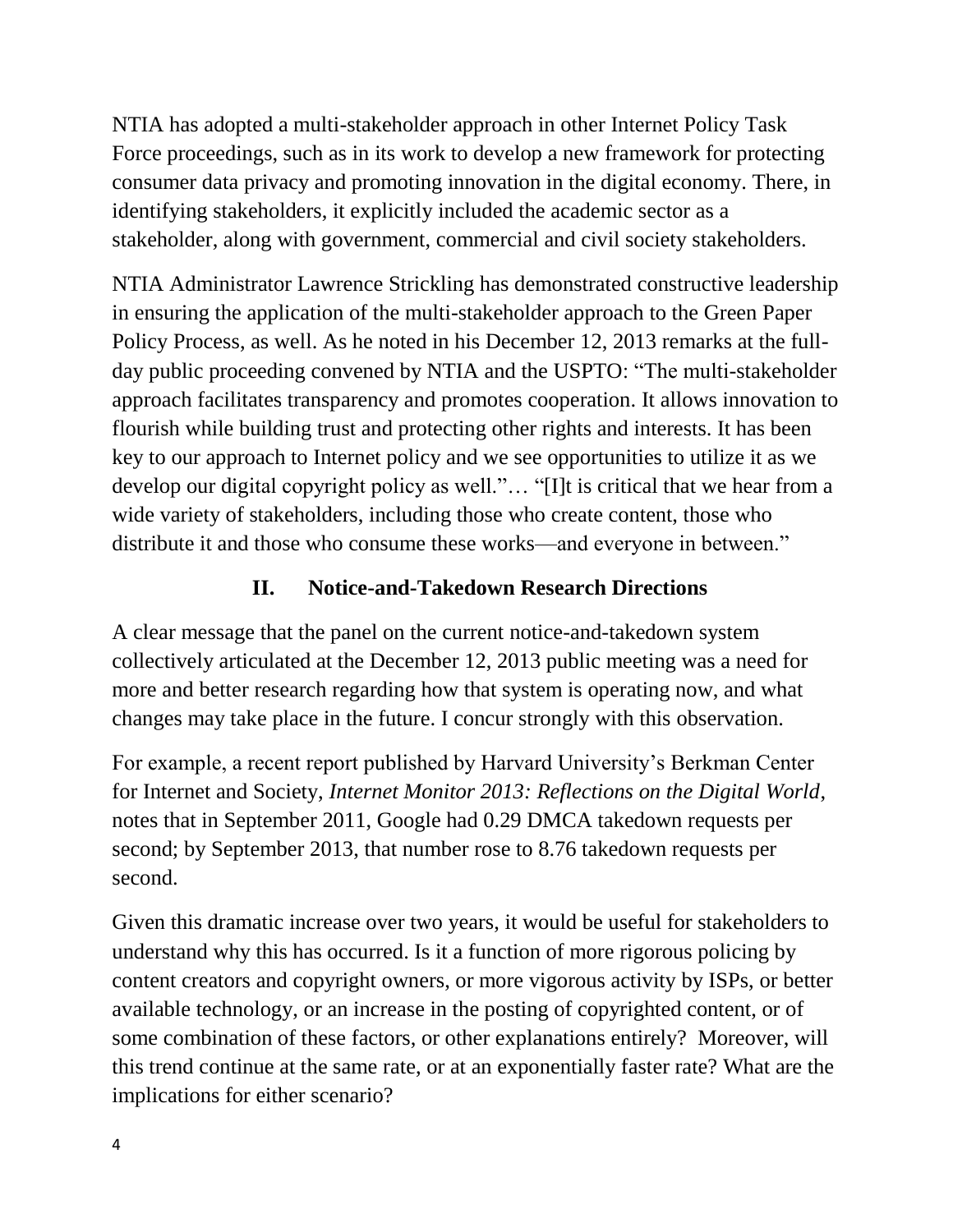These answers would be important to understand if any consensus is to develop within the framework of the current DMCA, or if new data and trends emerge to support a different approach to reform.

With academic stakeholders as part of the multi-stakeholder process, they can offer research observations and findings such as these that can help facilitate common understanding and substantive consensus. If the delicate balance being sought in this proceeding is to be achieved generally--and in DMCA notice-and-takedown implementation specifically--it must reflect research, not just advocacy positions. This is where the academic community can play an especially useful role. By providing data, analysis, historical context and comparative perspectives, the quality of the multi-stakeholder dialogue will be improved.

# **III. Utilizing the Multi-Stakeholder Process to Improve the Notice-and-Takedown System of the Digital Millennium Copyright Act (DMCA)**

The next phase of multi-stakeholder engagement will be focused on improving the operation of the notice-and-takedown system for infringing content from the Internet. As it moves forward, I urge the Department to explicitly include the academic community as an identified stakeholder in this vital task, akin to what was done in implementing the Privacy Blueprint referenced above.

It should work with academics to pursue a robust research agenda—including a comprehensive review of existing academic literature on the actual performance aspects of the notice-and-takedown system—that is presented at future multistakeholder forums, whether in Washington, DC or in field settings.

Although several individual academics to date have been invited to appear on panels, the level of outreach I am calling for is far wider and deeper than drawing upon the expertise of law professors who teach and write about copyright law and policy. Their insights are valuable, of course, but the academic net needs to be expanded across multiple relevant disciplines and beyond. Equally important, the interests of higher education institutions should be accounted for, given the pivotal role they play in producing, distributing and consuming a range of intellectual property on sophisticated digital platforms.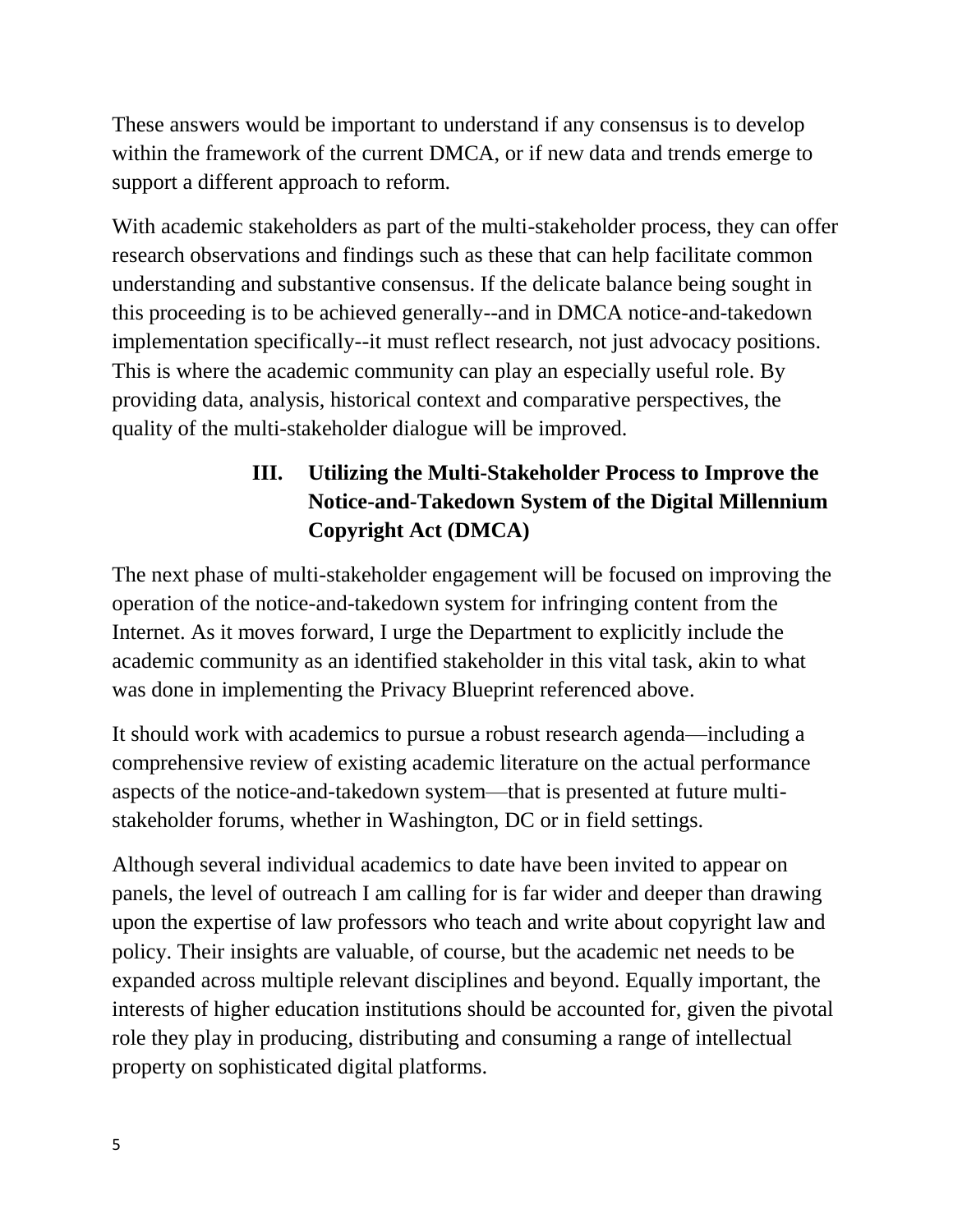This "academic community as stakeholder" approach is meritorious for a number of reasons:

- Higher education institutions, including comprehensive research universities, liberal arts colleges and conservatories devoted to the performing and/or applied arts, are playing a unique role in helping to train and nurture the next generation of content creators. As Commerce Secretary Penny Pritzker noted in her Green Paper introduction, "America's writers, musicians, filmmakers, photographers, sculptors and other creators make up the lifeblood of our culture, build new stores of knowledge, and shape how we see ourselves—and how the world sees us as well."
- These institutions also have colleges and schools of journalism and mass communication that are serving as training grounds for the next generation of journalists, who aspire to work professionally with media organizations of all sizes and types. As content creators focused on enhancing civic engagement and the democratic process, they serve a separate, but no less important function in American life--as preservers and promoters of a vibrant free press.
- Within colleges, schools and departments of engineering and computer science, academia offers a much-needed understanding of state-of-the art developments in digital transmission and storage. Professors and researchers in these disciplines have broad and deep experience designing and operating advanced broadband networks, and thus are highly conversant with the possibilities and limitations of file uploading, downloading and transmission. They also are knowledgeable about content protection measures such as filters, digital watermarks and other technical means to limit widespread copying and dissemination of copyrighted works. Consequently, they are well positioned to help other stakeholders understand the ramifications of future technology scenarios, so that any consensus which emerges from a multi-stakeholder dialogue meshes with what looming technological realities are likely to be.
- Academics, particularly those with ongoing teaching responsibilities, also have a unique connection to the Millennial generation of "digital natives." Even more than parents, professors and instructors have constant exposure in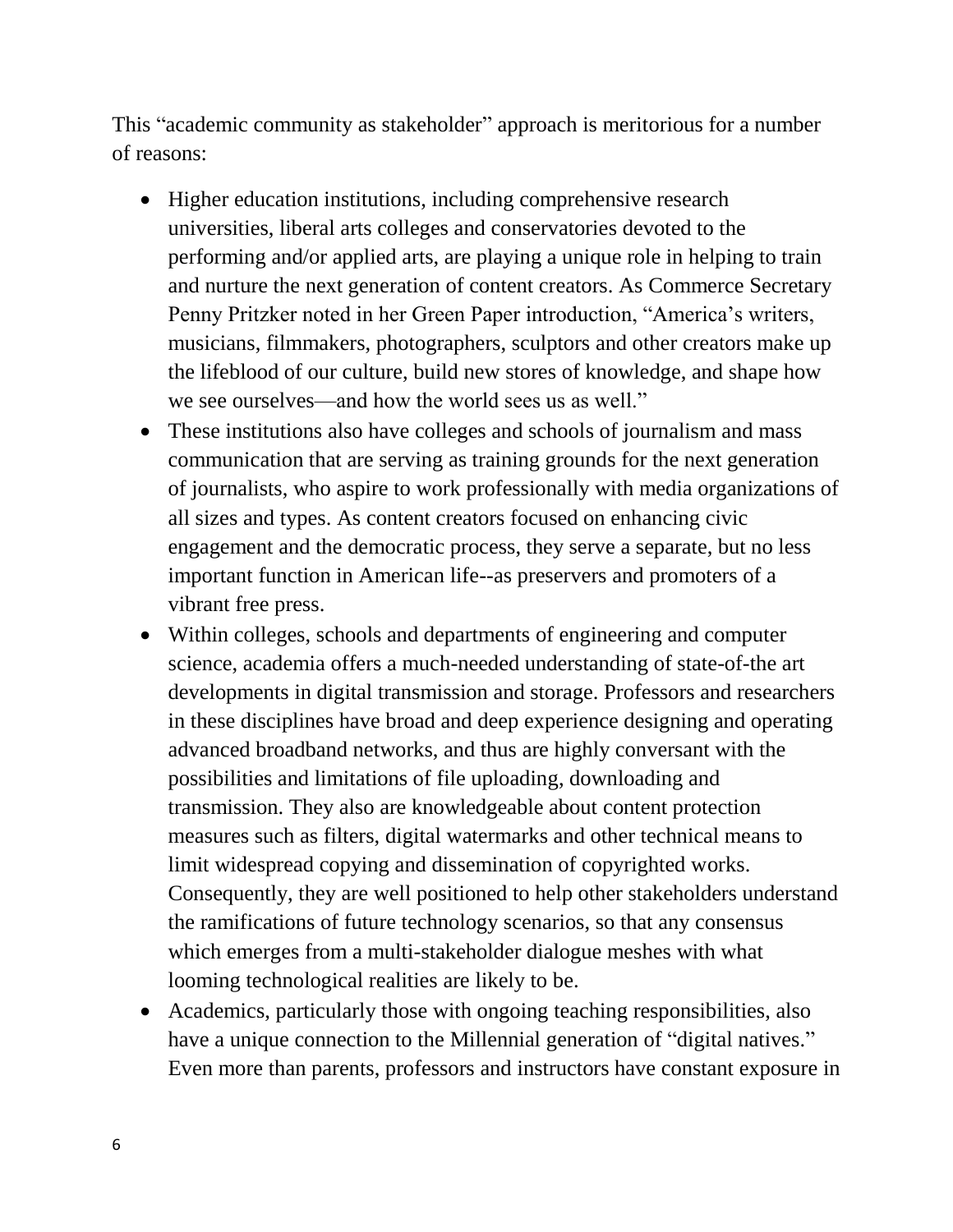to how students actually use social media, share digital files, and upload download both user-generated and professional content.

In large classrooms and seminar rooms alike, they work with students to access and review a wide range of text, video and audio material downloaded from high-speed campus broadband networks. Around campus, whether in libraries, student centers, residential college settings, outdoor quads—indeed any area where students congregate—faculty serve as constant and careful observers regarding what their students are utilizing on laptops, tablets, smartphones and other digital devices. As such, collectively they are in an excellent position to offer insights into how content actually is consumed by the generation that grew up with digital technology in a manner far different than the experience of older generational cohorts.

## **IV. Conclusion**

Clearer signals to academia about its usefulness to this process, better outreach to this community, and a focus on how academic research can serve as a constructive catalyst in multi-stakeholder dialogue, represent three concrete steps that can help contribute to the tangible outcomes which the Green Paper Policy Process seeks to achieve.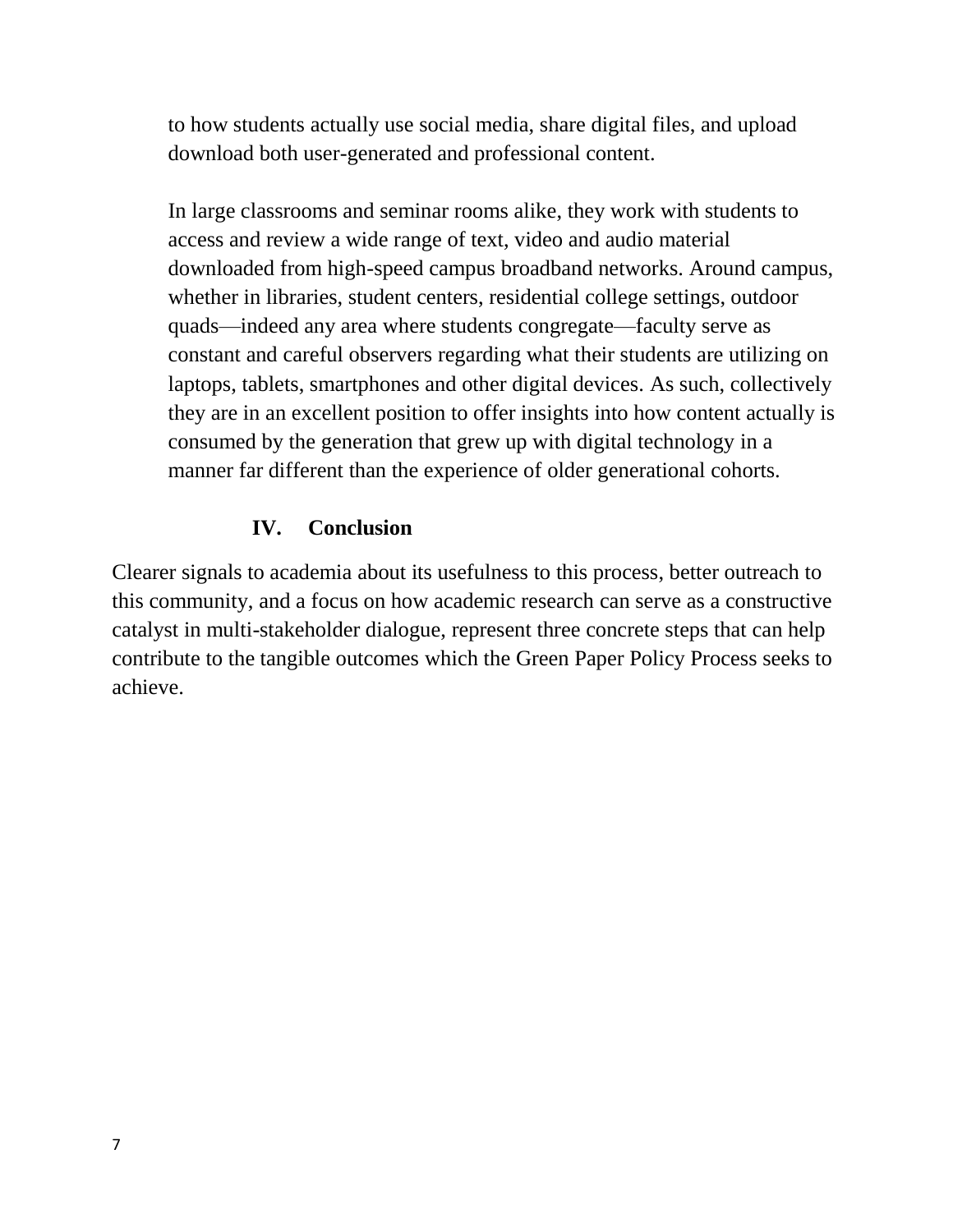**Appendix A**

 **Stuart N. Brotman Curriculum Vitae**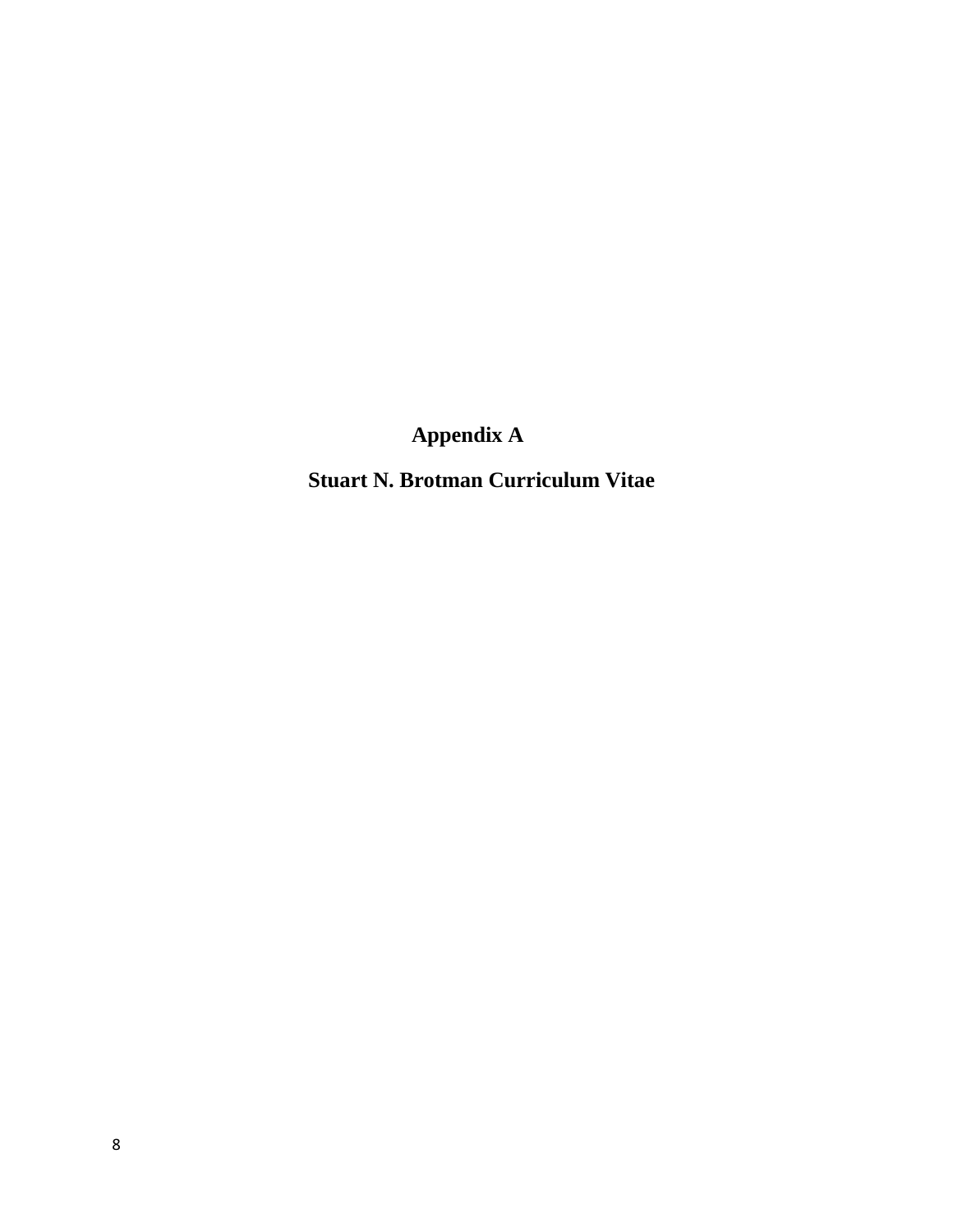#### EDUCATION

J.D. University of California at Berkeley

Note and Comment Editor, California Law Review; Book Review Editor, Federal

Communications Law Journal

M.A. University of Wisconsin-Madison

Specialization in Communications Regulation and Policy

B.S. *summa cum laude*, Northwestern University

Majors: Communication Studies and Mass Media; Minor: Sociology; Visiting Student in

International and Comparative Broadcasting, Centre for Communication Studies, London

Professional Certificates in Negotiation and Mediation, Harvard Law School

#### TEACHING AND RESEARCH

Harvard Law School (Lecturer on Law, Entertainment and Media Law; Communications Law and Policy; Research Fellow in Entertainment and Media Law; Research Fellow, Berkman Center for Internet & Society; Visiting Expert, Entertainment and Media Law, Lecturer on Law, Entertainment and Media Law, Faculty Member, Institute on Global Law and Policy) 1997–2004, 2005-2007; 2010-

Northwestern University in Qatar, Professor of Communication in Residence (Media Law, Policy and Ethics, Global Broadband Development, Internet Governance, Digital Entrepreneurship), 2012-13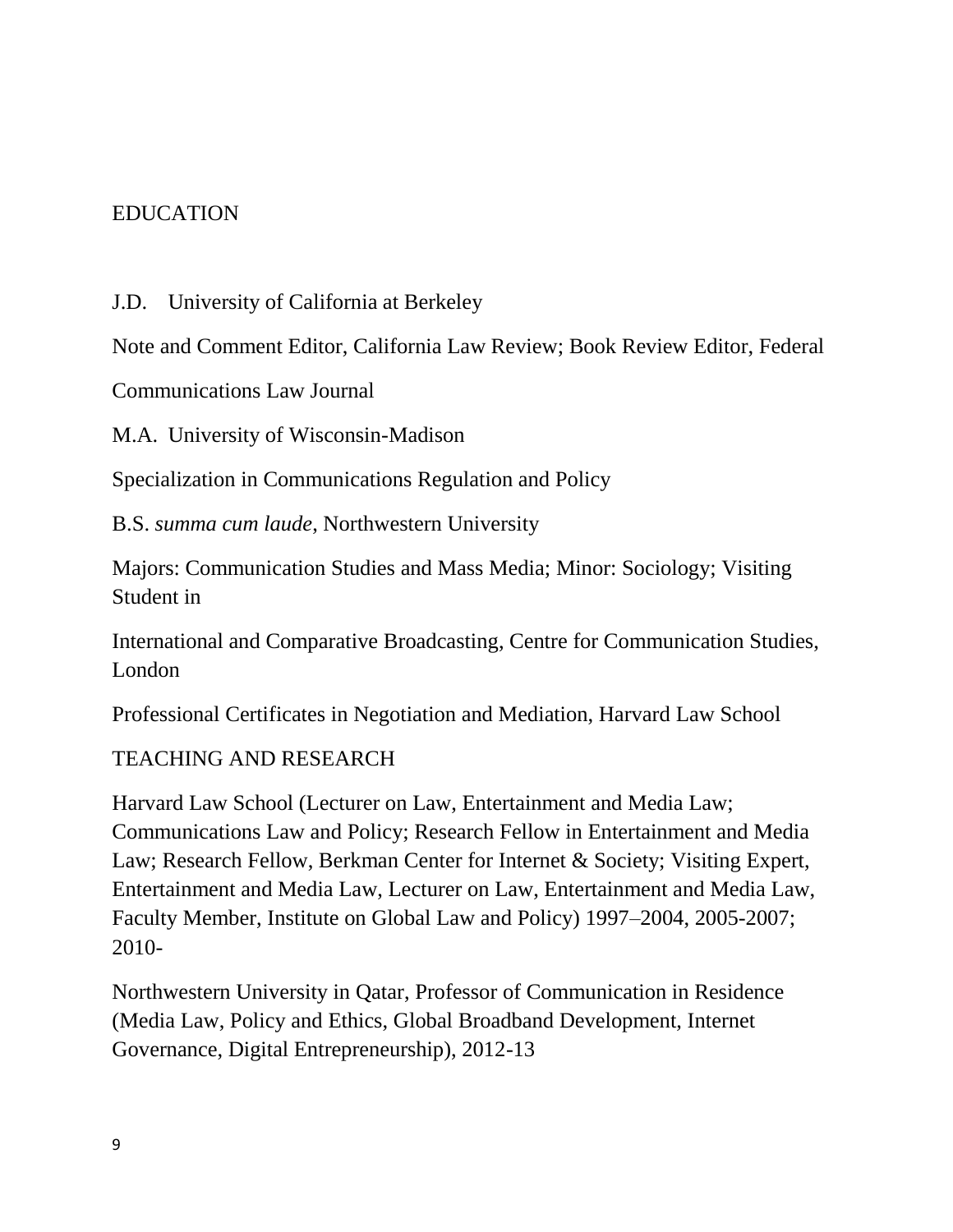University of Helsinki, Faculty of Social Sciences, Department of Social Research/ Media and Communication Studies (Fulbright-Nokia Distinguished Chair in Information and Communications Technologies, Comparative Broadband Policy), 2012-13

Salzburg Global Seminar Academy on Media and Global Change, Salzburg, Austria, Visiting Scholar, Summer 2013

Harvard Business School (Executive Education Faculty, Intellectual Property and Business Strategy), 2010-

Visiting Distinguished Professor of Emerging Media, Center for Information and Communication Sciences, Letterman Distinguished Professional Lecturer and Senior Fellow, Digital Policy Institute, Ball State University, Spring Semester 2010

Massachusetts Institute of Technology (Visiting Scholar, Program in Comparative Media Studies), 2005-2007

The Fletcher School of Law and Diplomacy, Tufts University (Adjunct Professor of International Law, International Communications Law and Policy), 1990-1997

Boston University School of Law (Adjunct Associate Professor, Entertainment Law), 1990-98

Academic Fellow, Jaffee Center for Strategic Studies, Tel Aviv University, 2003

Information Technology Fellow, International Communications Studies Program, The Center for

Strategic and International Studies (International Telecommunications and Internet Regulation), 1999-2000

Senior Fellow, Edward R. Murrow Center for International Communications, The Fletcher School of Law and Diplomacy, Tufts University (International Communications Law, Regulation and Policy), 1993-1997

Senior Fellow, The Annenberg Washington Program in Communications Policy Studies, Northwestern University (Domestic and International Communications Policymaking, Communications Technology Developments), 1988-1994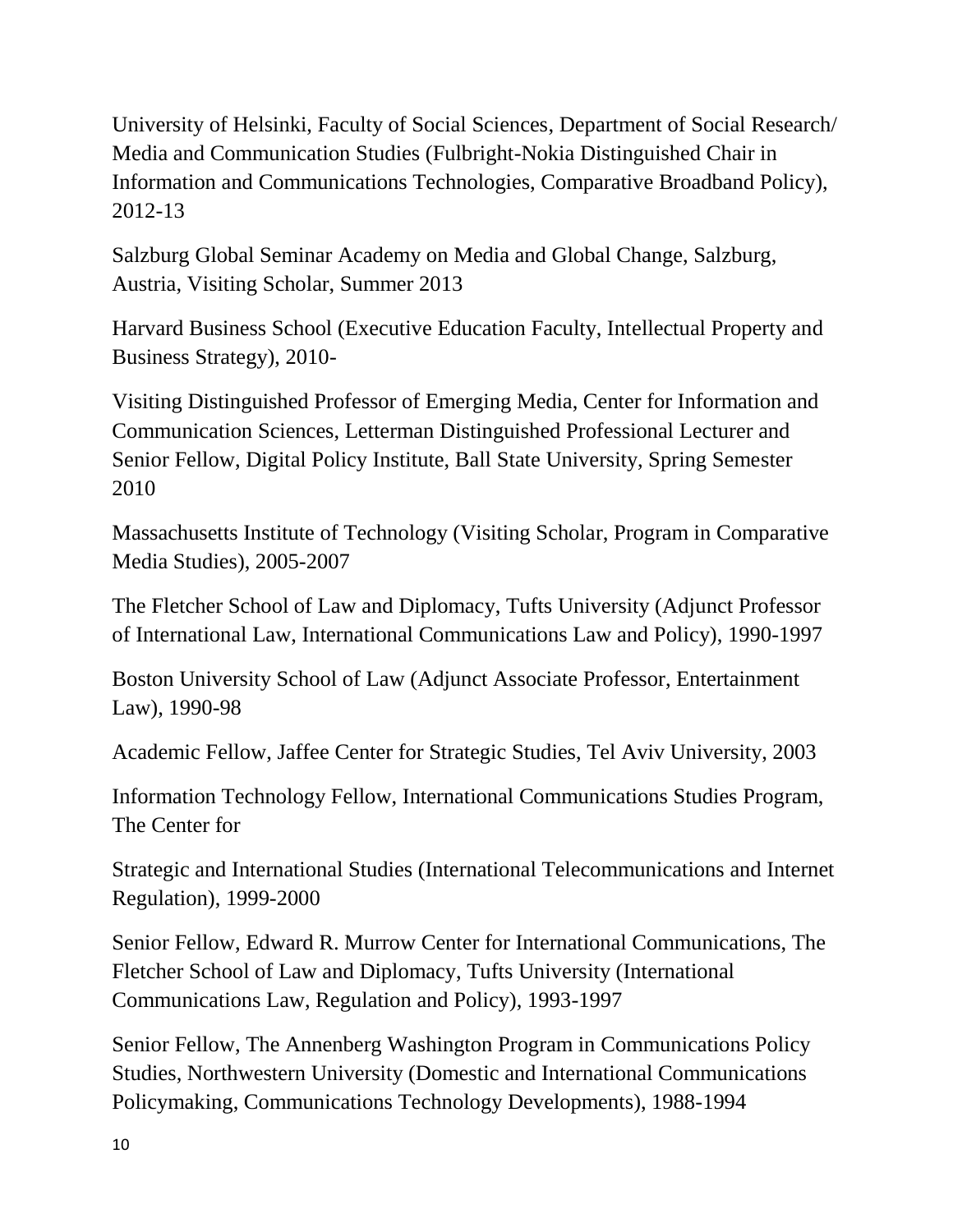Institute of Politics, Kennedy School of Government, Harvard University (Communications Policymaking), 1982

## PROFESSIONAL EXPERIENCE

President, Stuart N. Brotman Communications, Lexington, MA, 1984-2004; 2005-

A global consulting firm serving telecommunications, Internet, media, entertainment and sports clients. Strategic business, financial, regulatory policy and operations counseling, due diligence evaluations and management education for corporate CEOs, presidents and other key executives. Clients include broadcasting and satellite companies; cable television operators and programmers; computer hardware and Internet service companies; home video companies; investment advisers and investment banks; motion picture producers, distributors and exhibitors; professional sports teams; newspaper publishers; wireline and wireless telecommunications companies; trade associations; and telecommunications equipment and service companies.

President and CEO, The Museum of Television & Radio, New York and Los Angeles, 2004-05

The Museum of Television & Radio, with two locations on both coasts, is the premier trust of television and radio's heritage, housing a collection of 140,000 programs and 11,000 commercials from 70 countries, spanning nearly 90 years. Oversight of all Museum operations; a combined staff of 140; a \$60 million endowment and a \$16 million budget. Activities encompassed management; public and industry programming; curatorial and research services; marketing and communications; legal affairs; budget and finance; and development

Counsel, Morrison & Foerster, San Francisco and Washington, DC, 1995-96

Counsel and Founder, Communications, Information and Entertainment Practice Group, Winthrop, Stimson, Putnam & Roberts, New York and Washington, DC, London, Brussels and Tokyo, 1992-95

President, Communication Strategies Incorporated, Cambridge, MA, 1981-1984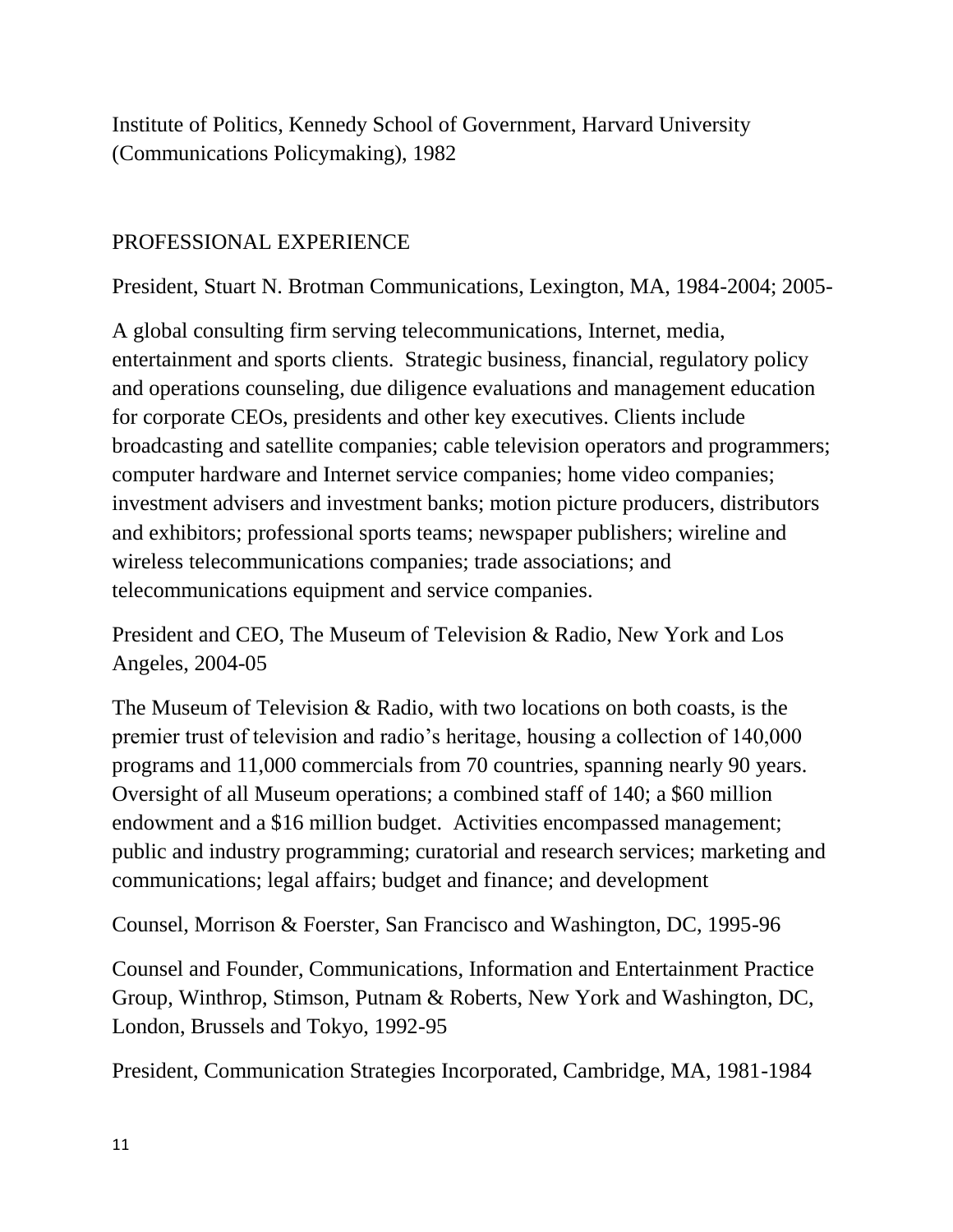A national research, planning, and venture development firm for new communication technologies and services. Strategic business planning, investment counseling, executive management training, regulatory policy analysis and government relations

Special Assistant to the Assistant Secretary of Commerce for Communications and Information, National Telecommunications and Information Administration, Washington, DC, 1978-1981

Chief of Staff to the President's principal adviser on communications policy. Legal and policy activities including broadcast, cable television and common carrier regulation; communications industry structure; copyright; antitrust law; public broadcasting; regulatory reform; and federal and state communications legislation

Liaison to the White House, Congress, the FCC, Department of Justice, other government agencies, private industry, the legal community, research and academic institutions and the press

### **HONORS**

Who's Who in America Who's Who in American Law Who's Who in the East Who's Who in Finance and Industry Who's Who in the World Fellow, Salzburg Global Seminar, 2013- Honorary Visiting Fellow, Jindal Global Law School, India, 2013 Eisenhower Fellowship, 2000- University of Wisconsin-Madison Distinguished Alumni Award Northwestern University Alumni Merit Award

Twentieth Century Fund-Matthew H. Fox Fellow in Law and Journalism, National News Council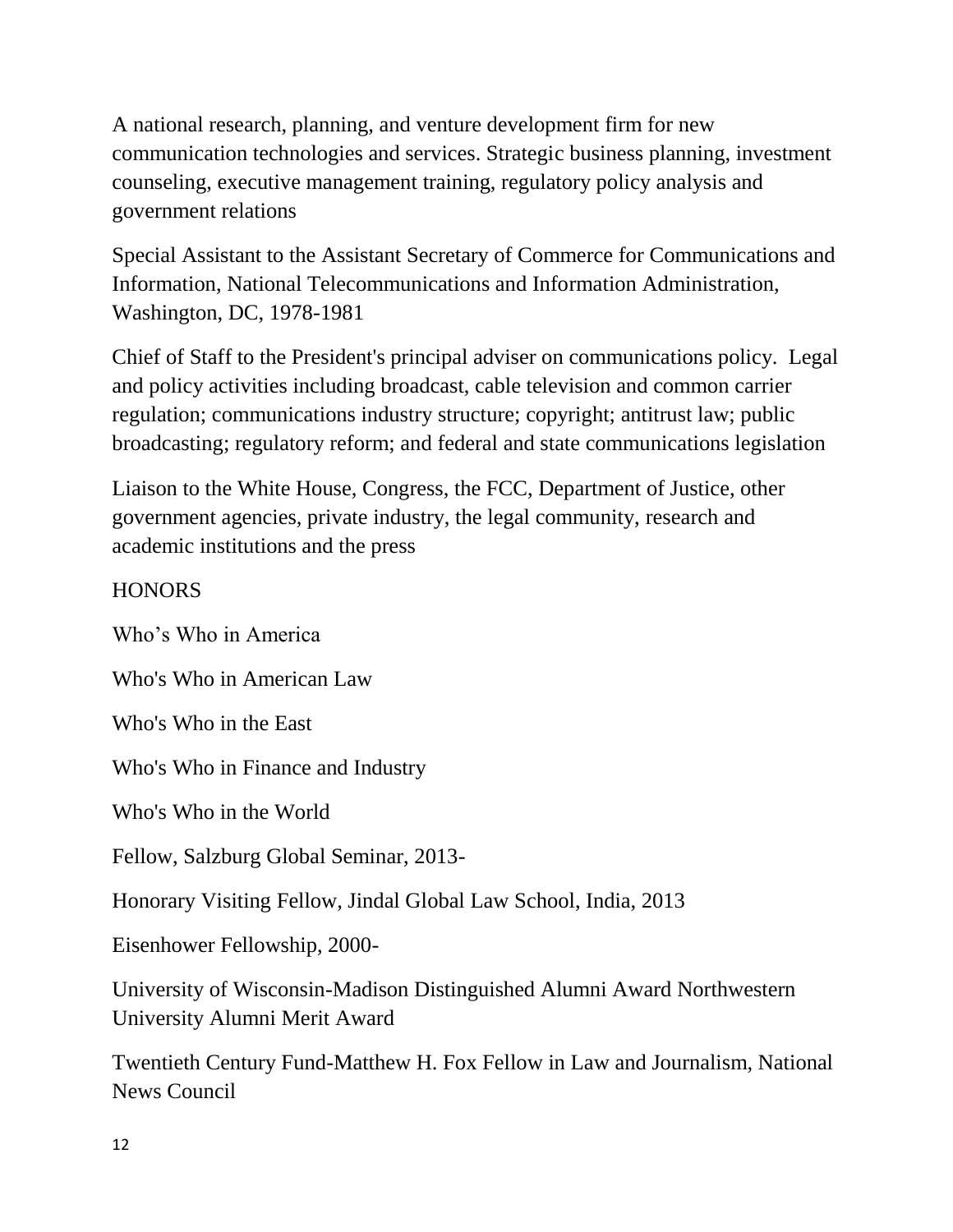Northwestern University Senior Interdisciplinary Studies Honor Award

#### BOOKS

Communications Law and Practice, American Lawyer Media, Law Journal Press, 1995 and continuing with semi-annual updates

Broadcasters Can Negotiate Anything, National Association of Broadcasters, 1988

Telephone Company and Cable Television Competition, Artech House, 1990 (Editor)

The Telecommunications Deregulation Sourcebook, Artech House, 1987 (Editor)

# REPRESENTATIVE ARTICLES, BOOK CHAPTERS, MONOGRAPHS AND REVIEWS

"The New Era," in P. Cook, D. Gomery and L. Lichty, eds. American Media: The Wilson Quarterly Reader, The Wilson Center Press, 1988

"The Art of Tough Negotiating in Tougher Times," Boston Business Journal, March 2, 1992 "Creating a Competitive Edge," Boston Business Journal, April 22, 1991

"Dealing Without the Phone," Boston Business Journal, August 19, 1990 "Redefining the Postal Service," Boston Business Journal, May 14, 1990 "Tinkering with Bell," Boston Business Journal, February 24, 1986

"Why Jobs Went Back to College," Boston Business Journal, October 14, 1985

"A New Recipe for TV Success," The Boston Globe, December 31, 1991

"Telecommunications in a Global Market," Boston University International Law Journal 144 (1993)

"Strategic Trends in Theatrical Exhibition: The Independent Exhibitor's Survival Guide," BoxOffice, July 1989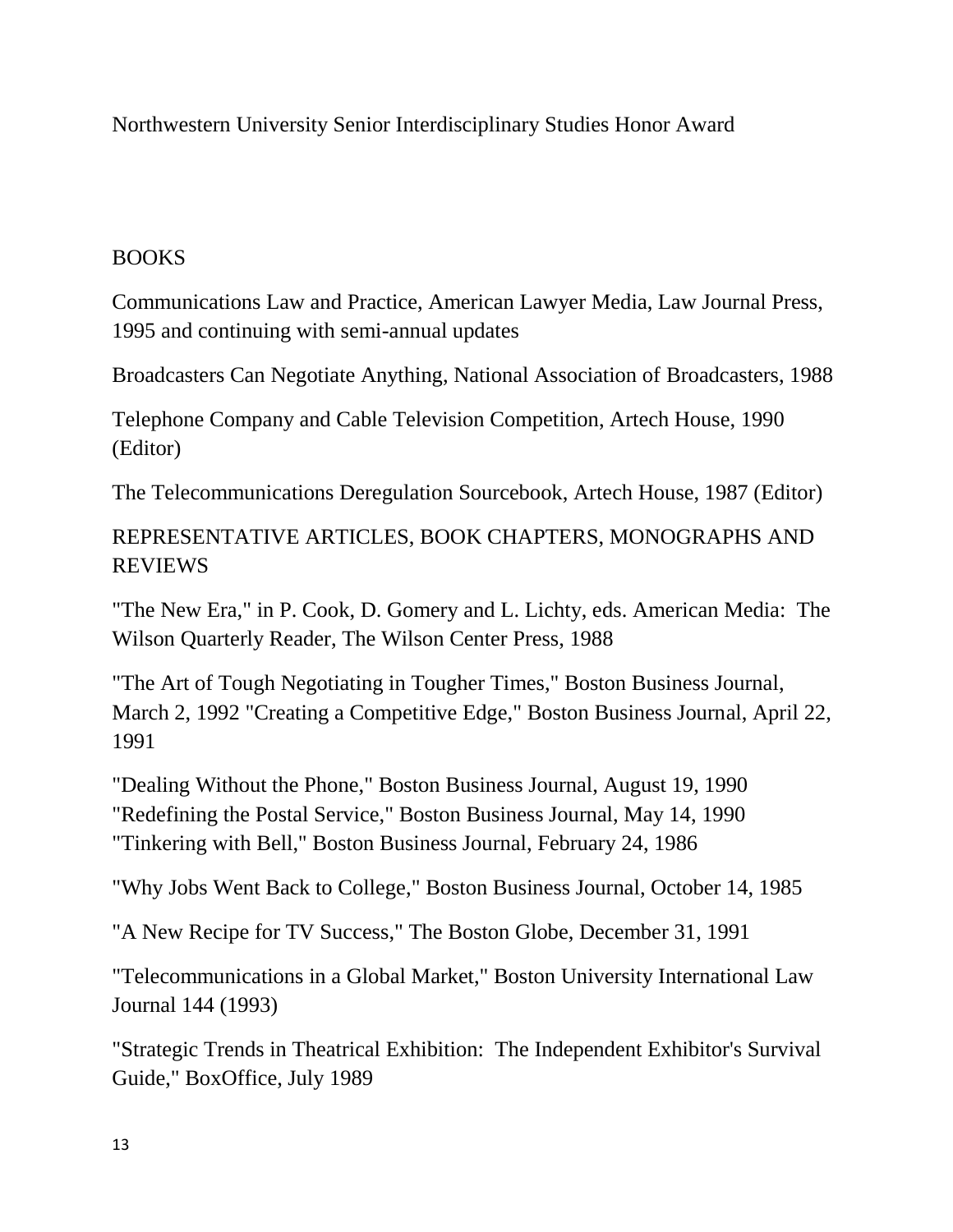"Better Planning for Productive Negotiations," Broadcast Financial Journal, May/June 1988 "Making a Marriage: The Keys to a Successful Media Business Joint Venture," Broadcast Financial Journal, November/December 1989

"The Importance of Good Negotiating," Broadcasting, April 4, 1988

"Telecommunications," in World Trade Executive, Inc., How to Profit from NAFTA, Business & Legal Reports (1994)

"The Curtain Rises on Clinton's FCC," Business Communications Review, March

1993

"Broadband Reform: Jobs, Not Download Speed," Business Week, February 12, 2010

"Domestic and International Cable Developments: A Two-Way Street," Cable TV and New Media Law & Finance, October 1988

"The Home Video Challenge," Cable Television Business, May 1, 1988 "Screen Test," Cable Television Business, June 1, 1989

"What Bush Might Do To Cable," Cable Television Business,

"Closed-Captioned Television Finally Comes Into Its Own," Christian Science Monitor, December 23, 1991

"Create the Digital Dividend," Christian Science Monitor, July 20, 2001 "Curbing Violence on TV," Christian Science Monitor, July 9, 1993

"Hearing-Impaired Have Right to Read Springer," Christian Science Monitor, April 30, 1998 "Teledemocracy Should Outlive Perot's Candidacy," Christian Science Monitor, July 30, 1992

"The US Postal Service: Fish or Fowl?," Christian Science Monitor, August 29, 1989

"We Need a National Television Policy," Christian Science Monitor, October 6, 1989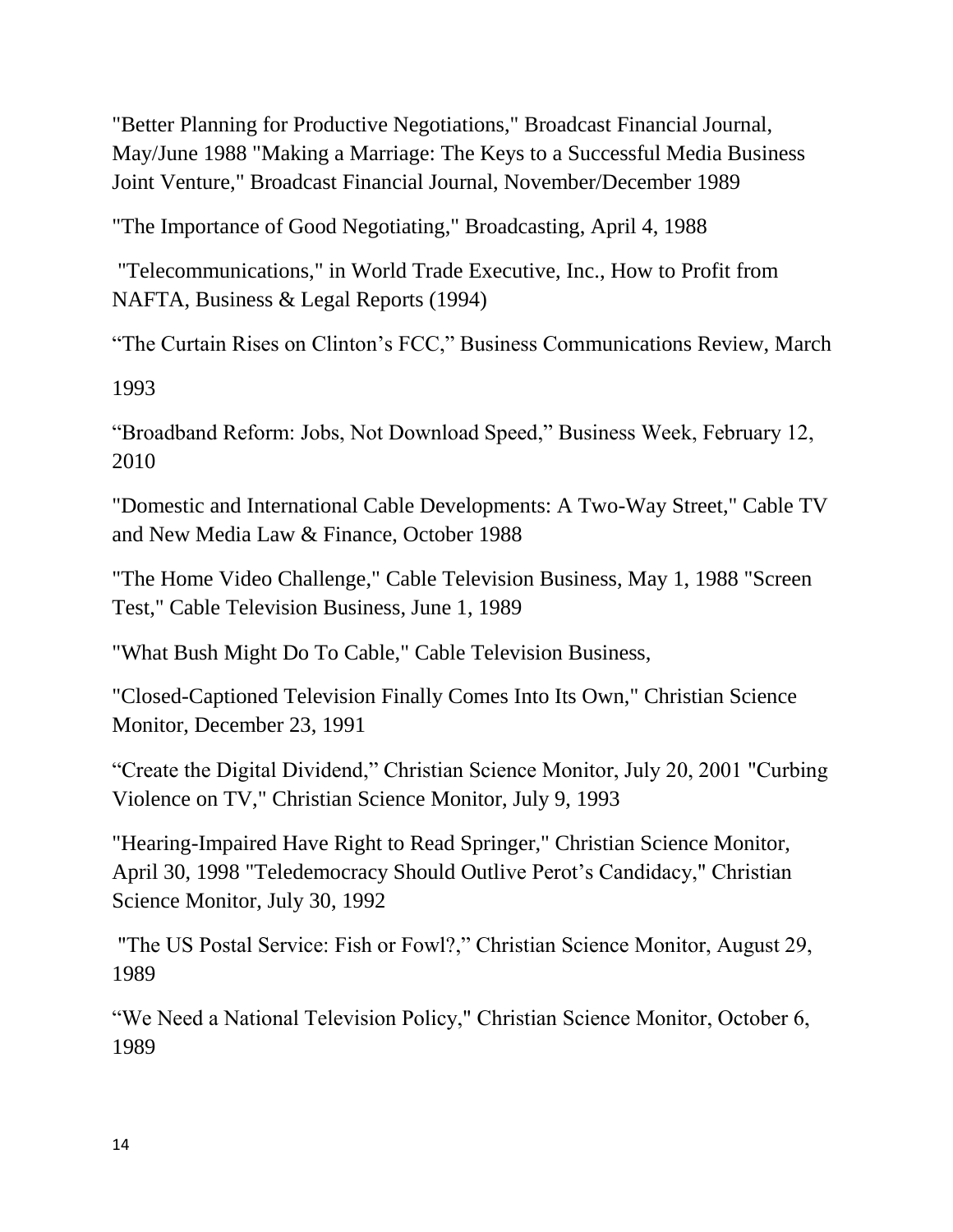"Financial Self-Sufficiency for the Public Interest Communications Law Movement: The Road Ahead," CLIENT, Fall 1975

Closed-Captioned Programming: Changing Developments in the Television Landscape (Rapporteur's Summary), The Annenberg Washington Program, Communications Policy Studies, 1991

"Cable Television and Copyright: Legislation and the Marketplace Model," 3 Comm/Ent: Hastings Journal of Communications and Entertainment Law 101 (1980), reprinted in Publishing, Entertainment, Advertising and Allied Fields Law Quarterly, Winter 1981

"The Changing Nature of Communications Law Practice," 9 Comm/Ent: Hastings Journal of Communications and Entertainment Law 179 (1987)

"Cable Television and Copyright: Legislation and the Marketplace Model," 3 Comm/Ent: Hastings Journal of Communications and Entertainment Law 101 (1980), reprinted in Publishing, Entertainment, Advertising and Allied Fields Law Quarterly, Winter 1981

"Trading Free: The GATT and U.S. Trade Policy and North American Free Trade: Assessing the Impact," (Book Review), 27 Commentaries 76 (1993-1994)

"Fact and Fancy in Television Regulation," (Book Review) 3:1 Communications and the Law 57 (1981)

"Informal Rulemaking Procedures at the Federal Communications Commission: Judicial, Administrative, and Legislative Reform," 1:3 Communications and the Law 3 (1979)

"Electronic Alternatives to Postal Service," in G. Robinson, ed., Communications for Tomorrow: Policy Perspectives for the 1980's, Praeger, 1978 (with H. Geller); reprinted as "The Electronic Mailman," in Across the Board: The Conference Board Magazine, June/July 1979

"Communications Policymaking, Presidential Decisionmaking and the Need for Institutional Reform," Communications Lawyer, Winter 1990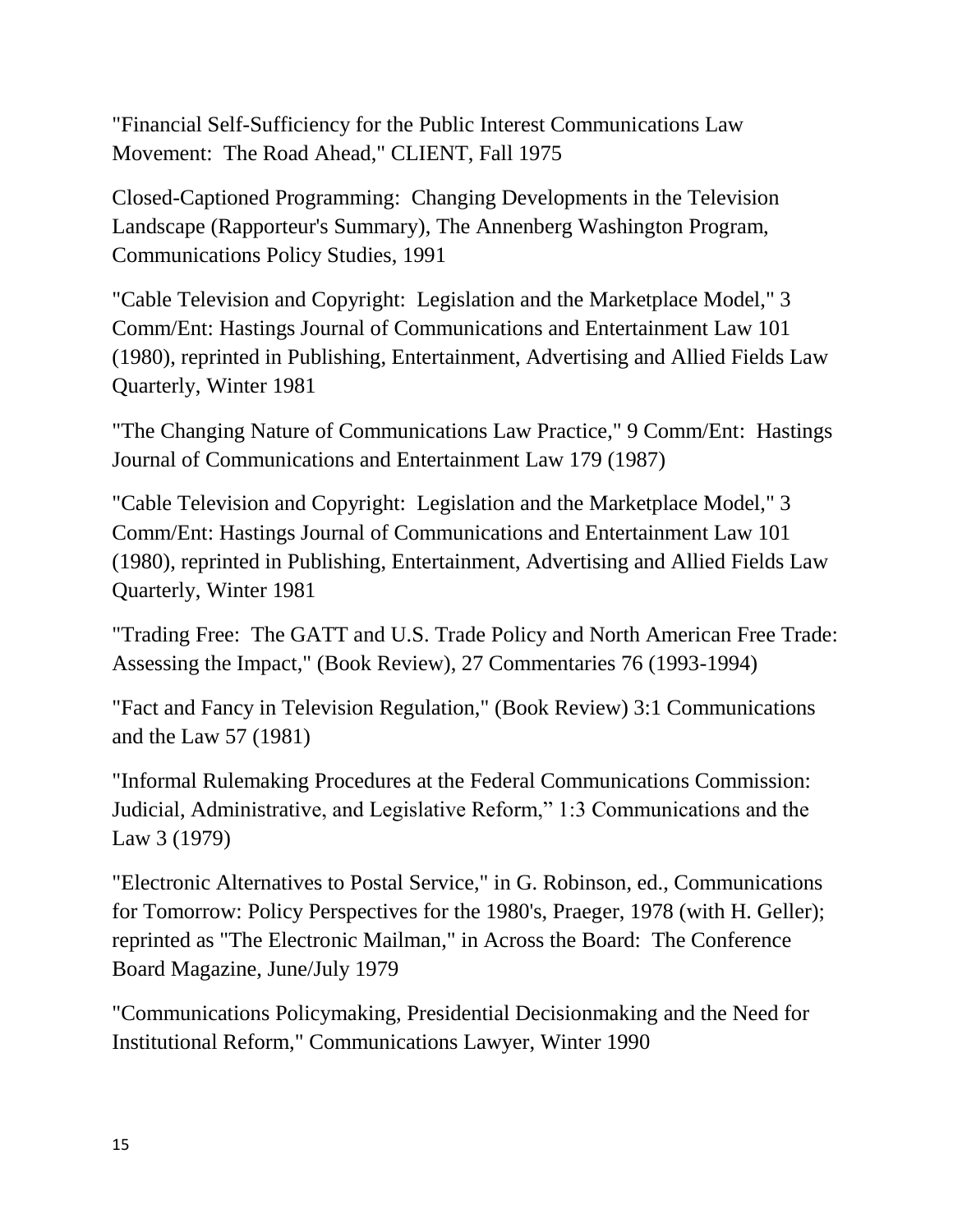"The Conundrum of Setting Standards: FCC Policy Options for New Communication Technologies," Communications Lawyer, Spring 1984

"Personally Attacking the Personal Attack Rules," Communications Lawyer, Summer 1992

"The Potential Role of Mediation in Settling Comparative Broadcast Cases," Communications Lawyer, Summer 1989

"Why Not a Unified Approach to Telecommunications?" Communications Lawyer, Summer 1985

Communications Policymaking by Negotiation at the Federal Communications Commission: A Preliminary Inquiry, The Washington Program in Communications Policy Studies, The Annenberg Schools of Communications, 1987

Communications Policymaking by Negotiation at the Federal Communications Commission: Past Practices, Future Direction, The Annenberg Washington Program in Communications Policy Studies, Northwestern University, 1987, reprinted in 7 Cardozo Arts & Entertainment Law Journal 55 (1988)

"Bell's Dream, At Last," Communications Week, July 1, 1991

"Building Up in Eastern Europe," Communications Week, June 3, 1991 "A Look at the Cable Debate," Communications Week, August 6, 1990

"Make NTIA an Executive Council," Communications Week, July 17, 1989

"State Regulation Hampering BOC's New Services," Communications Week, January 27, 1986

"Disabilities Act Goal: Reach Out and Touch Everyone," The Connecticut Law Tribune, August 26-September 2, 1991

The Council of Communications Advisers: The Right Place for Executive Branch Communications Policymaking, The Right Time for Change, The Annenberg Washington Program in Communications Policy Studies, Northwestern University, 1989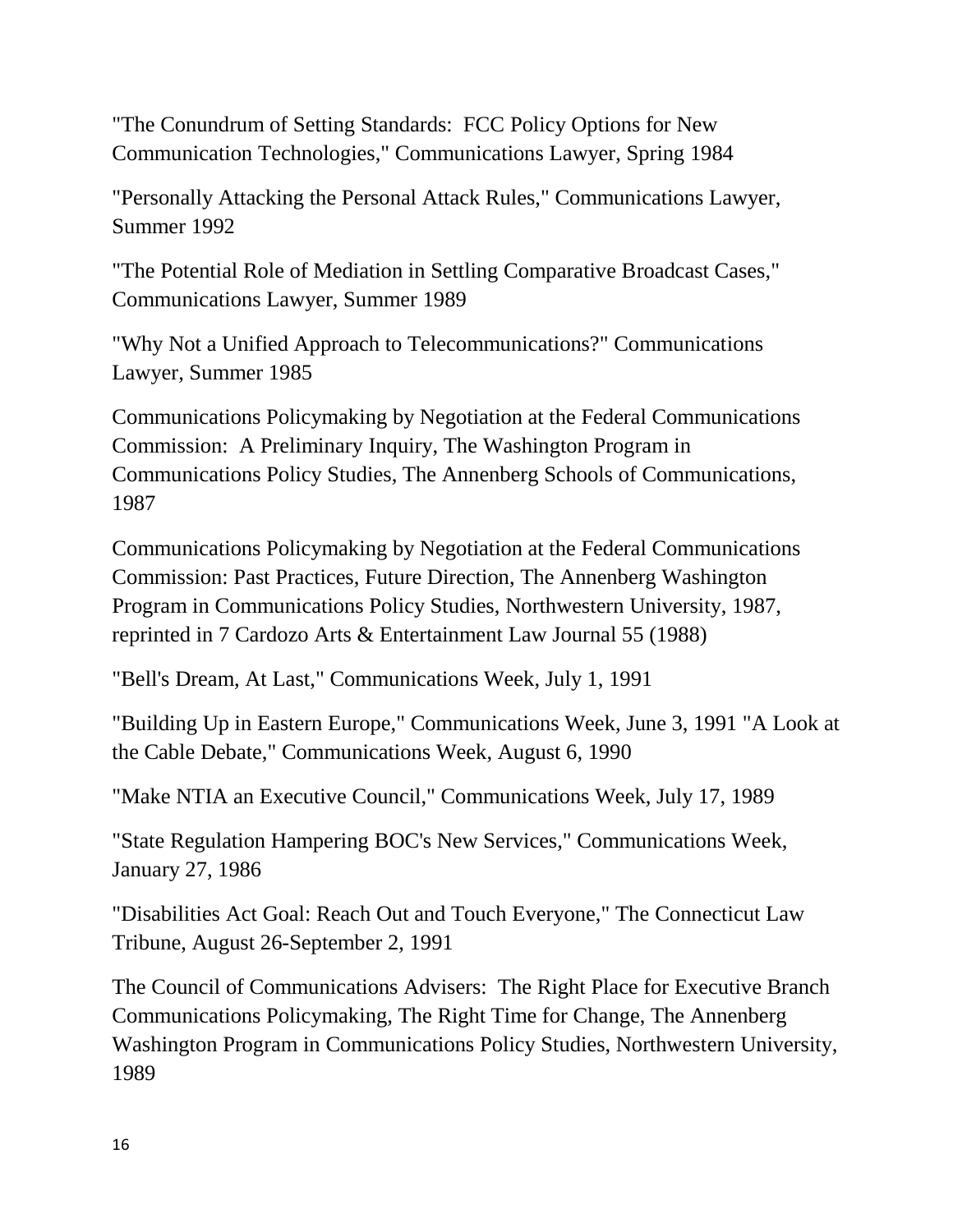"Public TV Must Again Address Must-Carry," Current, October 30, 1989

"Cable Television: Congress Should Refrain from Action," The Denver Post, October 9, 1989 "Heading for a Collision on TV Censorship," The Des Moines Register, September 26, 1989

"Expanding Internet Freedoms in Arab States," The Edge, January 2013

"Benchmarking for Better Business," Electronic Media, July 19, 1993

"Best Deals are Struck in Person," Electronic Media, July 1, 1991

"Maneuvering in the Global Market," Electronic Media, April 9, 1990

"Sharper Negotiation Boosts Bottom Line," Electronic Media, May 18, 1992

"Staying a Step Ahead in Negotiations," Electronic Media, May 22, 1989

"The Importance of Sharing Goals," Electronic Media, February 14, 1994

"Creating a Wireless World: Reflections on International Cellular Communications Developments," in The Emerging World of Wireless Communications, Annual Review of the Institute for Information Studies, 1996

"Scenes from a Marriage," Emmy, August 1990

"Developing a New Institutional Framework to Reconcile Communications and Competition Policy Concerns," in Claus Dieter Ehlerman and Louisa Gosling, eds., European Competition Law Annual 1998: Regulating Communications Markets, The Robert Schuman Centre at the European University Institute, 2000

"EU Annual Workshop on Competition Policy to Focus on Communications/Information Networks," EuroWatch, July 15, 1998

"Japanese Telecommunications Investments in the European Community," EuroWatch, September 20, 1993

"A Policymaker's Viewpoint," in M. Rice, ed., Expanding the Choices for Television Viewing, Aspen Institute for Humanistic Studies, 1981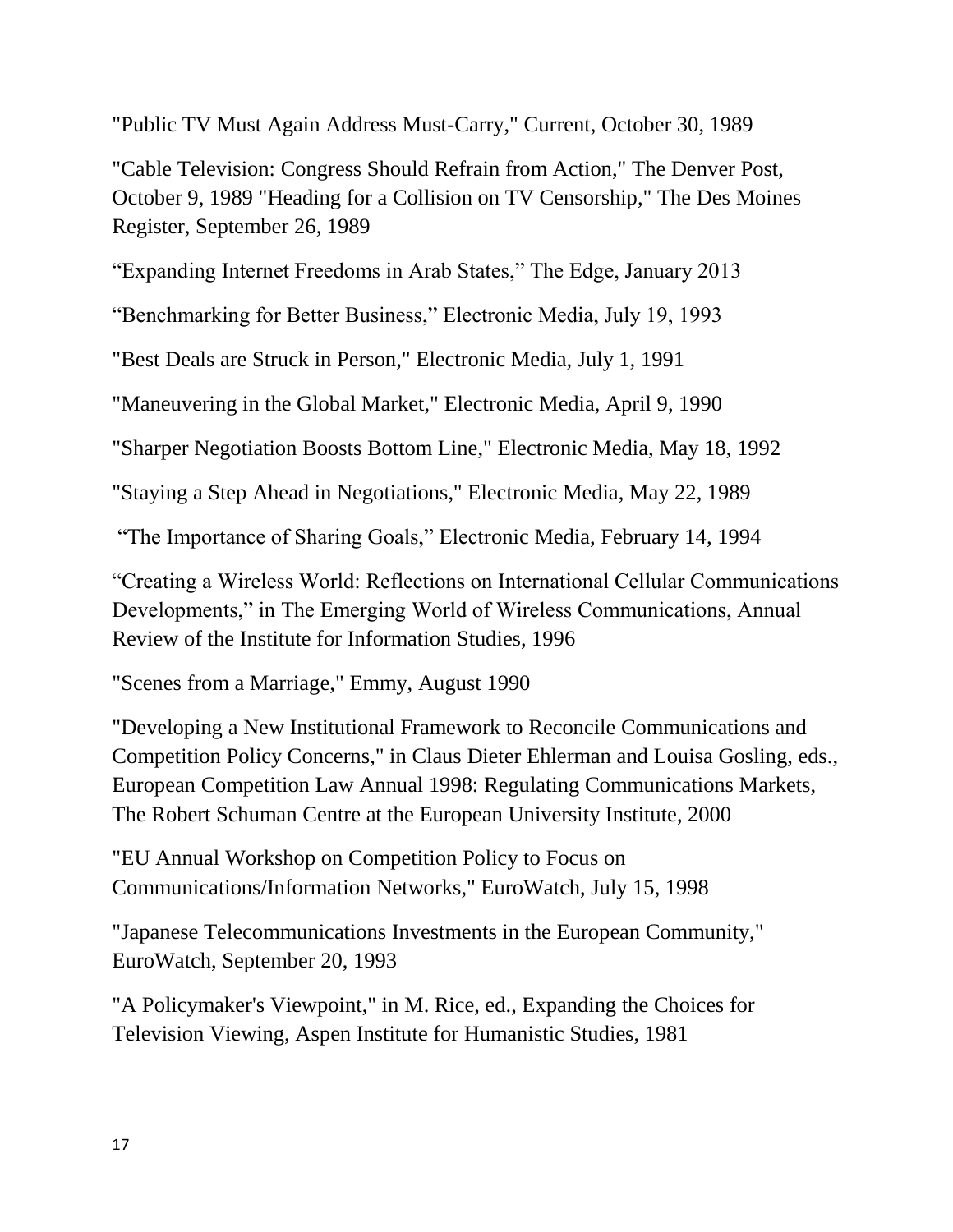Extending Telecommunications Service to Americans With Disabilities, The Annenberg Washington Program in Communications Policy Studies, Northwestern University, 1991

"The Curious Case of the Must-Carry Rules: Breaking the Endless Policy Loop Through Negotiated Rulemaking," 40 Federal Communications Law Journal 399 (1988)

"Executive Branch Communications Policymaking: Reconciling Function and Form with the Council of Communications Advisers," 42 Federal Communications Law Journal 51 (1989)

"How to Negotiate a Successful Computer Buy, Part II: Software," Financial Services Week, January 4, 1988

"High Noon at HDTV Corral," The Fletcher Newsletter, Spring 1992

"Why Studs Terkel's Working No Longer Exists," Forbes, June 12, 2012

"Indecent Broadcasts: A Not in TV's Cable?" Harvard Political Review, Summer 1998 "Ross Perot: Here's the Deal," The Hill, May 13, 1998

"Achieving the Digital Manifest Destiny," 5:1 Info 5 (2003)

"Health Information Technology in the United States: Achieving Legal and Regulatory Results That Enhance Innovation and Adoption," in Stephan Jones and Frank M. Groom, Information and Communication Technologies in Healthcare (with G. Brotman and J. Paul) (2011)

"Copyright and Related Rights," in Intellectual Property Practice Basics, Massachusetts Continuing Legal Education (1995) (with J. Cohen)

"The Telecommunications Act of 1996: One Small Step, One Giant Leap", The Interactive Multimedia Sourcebook, North American Publishing Company (1997)

"Making Connections in Eastern Europe," International Business, October 1991, reprinted in International Law News, Summer 1991

"Communications: Need for One Policy," International Business, March 1993 "Trying to Phone Home," International Business, June 1992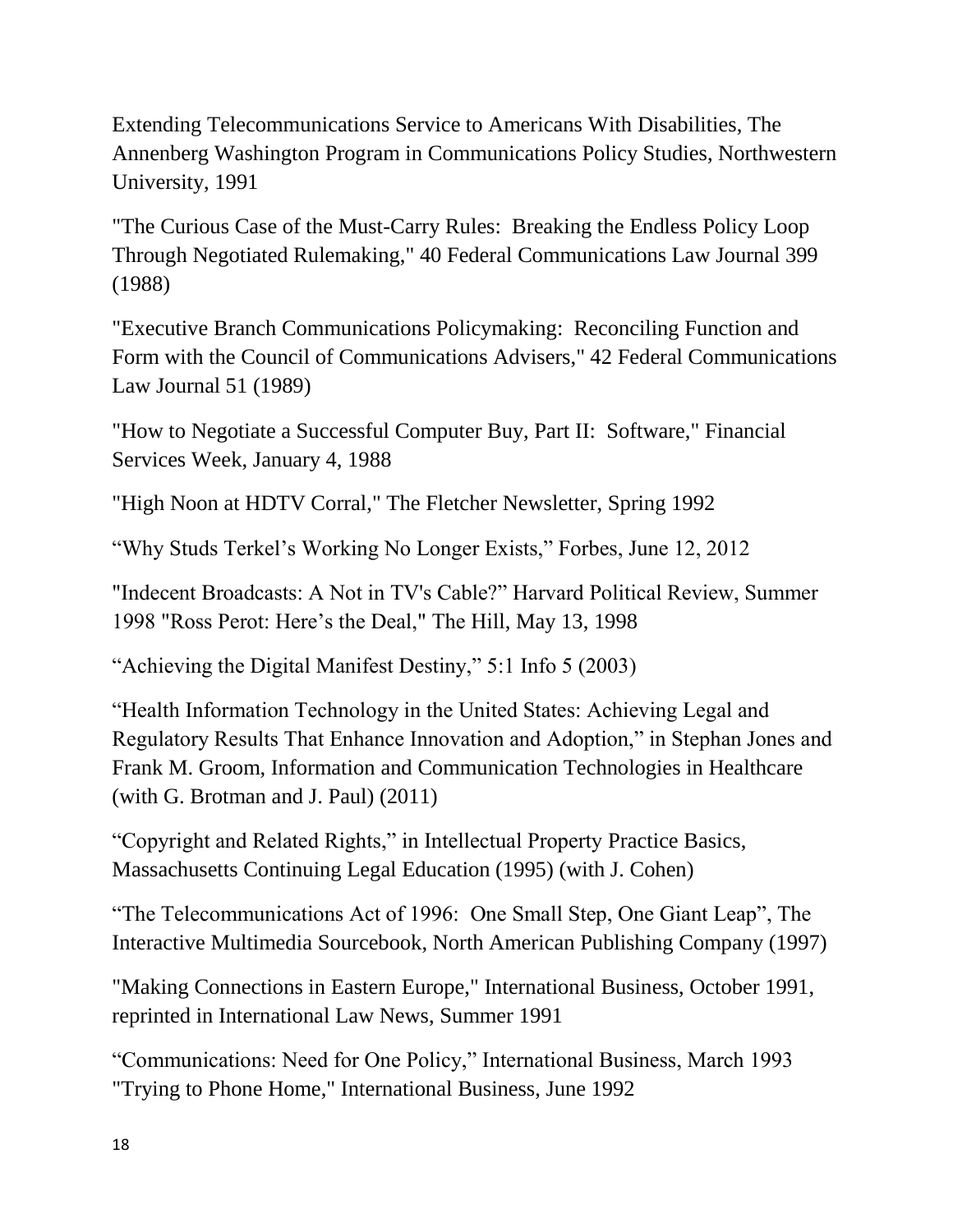"Financial, Political, Legal and Regulatory Elements of Telecommunications Privatization: Achieving a Balance Among Competing Interests," International Law and Business in a Changing World, American Bar Association Section of International Law and Practice, 1993

"Achieving Digital Dividends in the Life Sciences," The Journal of Biolaw & Business, Volume 7, Number 2 (2004)

"Cross-Border Joint Ventures; A Summary of Critical Planning Steps and Substantive Legal Areas," The Journal of Biolaw & Business, Volume 8, Number 2 (2005)

"The Wake-Up Call of Corporate Governance," The Journal of Biolaw  $\&$ Business, Volume 6, Number 4 (2003)

"Connecting to Eastern Europe," The Journal of Commerce, March 9, 1992

"Debating Broadcasting's Rules," The Journal of Commerce, September 30, 1992

"HDTV: Success Story for the US," The Journal of Commerce, May 18, 1992

"The Promise of Captioned TV," The Journal of Commerce, December 23, 1992

"Sending Technology to the CIS," The Journal of Commerce, April 9, 1992

"Telephone Service for Everyone," The Journal of Commerce, June 17, 1991

"Upgrading Soviet Telephones," The Journal of Commerce, January 21, 1992

"A War on Indecent Programs," The Journal of Commerce, September 4, 1992

"A Legislative History of the Communications Act of 1934," (Book Review) 40:3 Journal of Communication 184 (1990)

"Broadcast Regulation and the First Amendment: An American Perspective," 1 The Journal of Media Law and Practice 302 (1980)

"Better Television Without Big Brother," Legal Times, September 25, 1989 "Improving Politics on Television," Legal Times, November 4, 1991

"Mail Call: When Will Congress Deliver?" Legal Times, April 2, 1990 "Opening Phone Lines to All Americans," Legal Times, August 19, 1991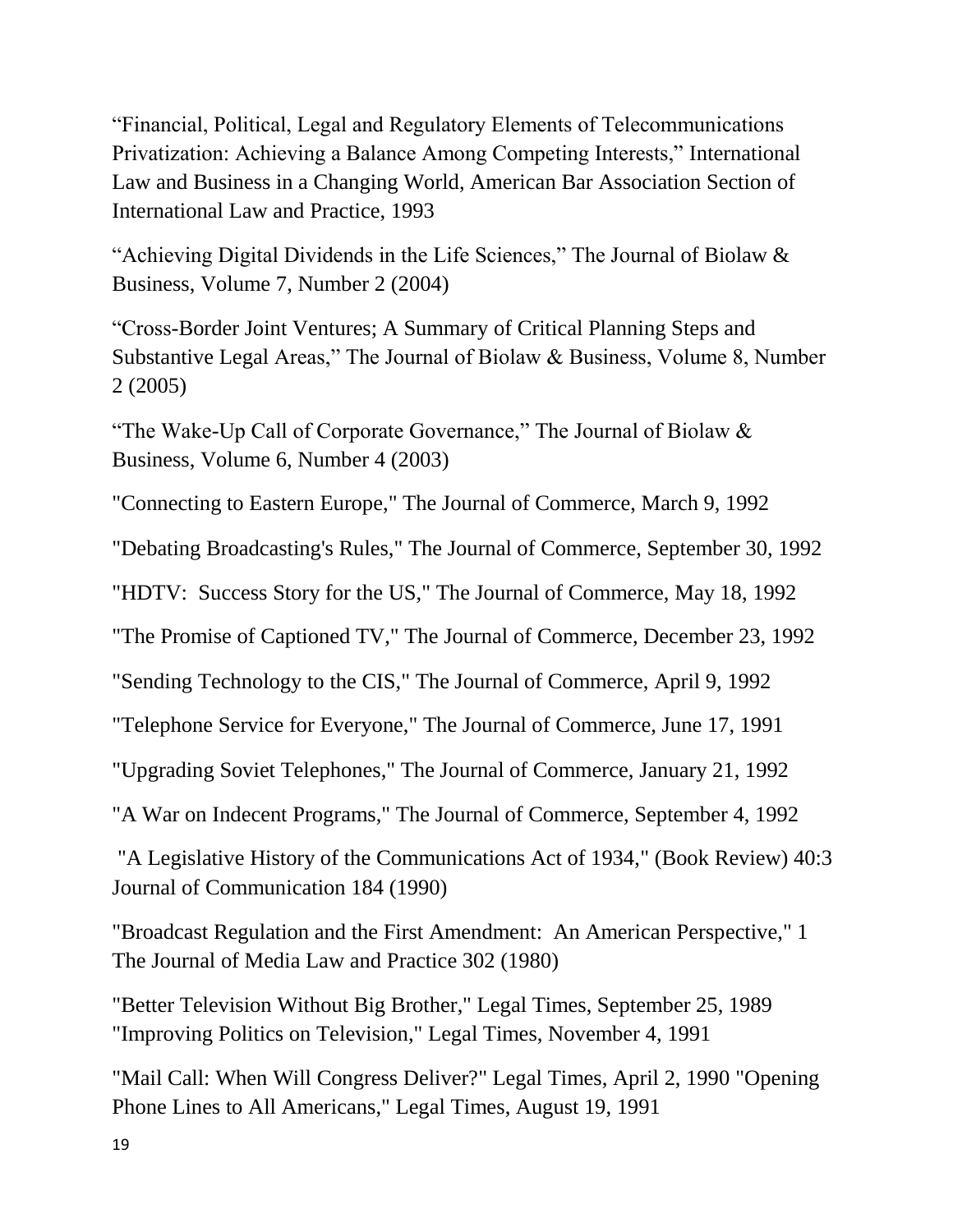"Cable Television" in Many Roads Home: The New Electronic Pathways, National Association of Broadcasters, 1988

"Home Video," in Many Roads Home: The New Electronic Pathways, National Association of Broadcasters, 1988

"The Bumpy Road of Regulation," Media Studies Journal, Spring/Summer 1999

"Main Street Over Megabits," Mediaweek, January 31, 2010

"The Political Process and the New Media," Mensa Annual Colloquium Proceedings, American Mensa Education & Research, 1983

"Telecom Trade Deficit," MIS Week, October 16, 1989

"Digital Rights Management (Foreword)", The Museum of Television & Radio Media Center Dialogue Briefing Summary (2004)

"New Media, New Habits: Reaching the Young Multitasker (Foreword)", The Museum of Television & Radio Media Center Dialogue Briefing Summary (2005)

"Cable Policymakers Should Recognize Home," Multichannel News, April 29, 1991

"How to Enhance Negotiating Power," Multichannel News, August 30, 1993

"Children's TV: A Better Way," The National Law Journal, February 8, 1988

"Equal Time for the Forums?," The National Law Journal, June 30, 2008

"FCC Should Ditch Personal Attack Rules," The National Law Journal, November 10, 1997 "It's Campaign Season: The FCC Will Be Wary," The National Law Journal, May 4, 1992

"Markets See Opportunity in NAFTA," The National Law Journal, March 7, 1994

"Real Debates are Possible," The National Law Journal, January 30, 1989

"Record of Responsibility," The National Law Journal, July 9, 1990

"Safeguarding Confidences," The National Law Journal, July 8, 1991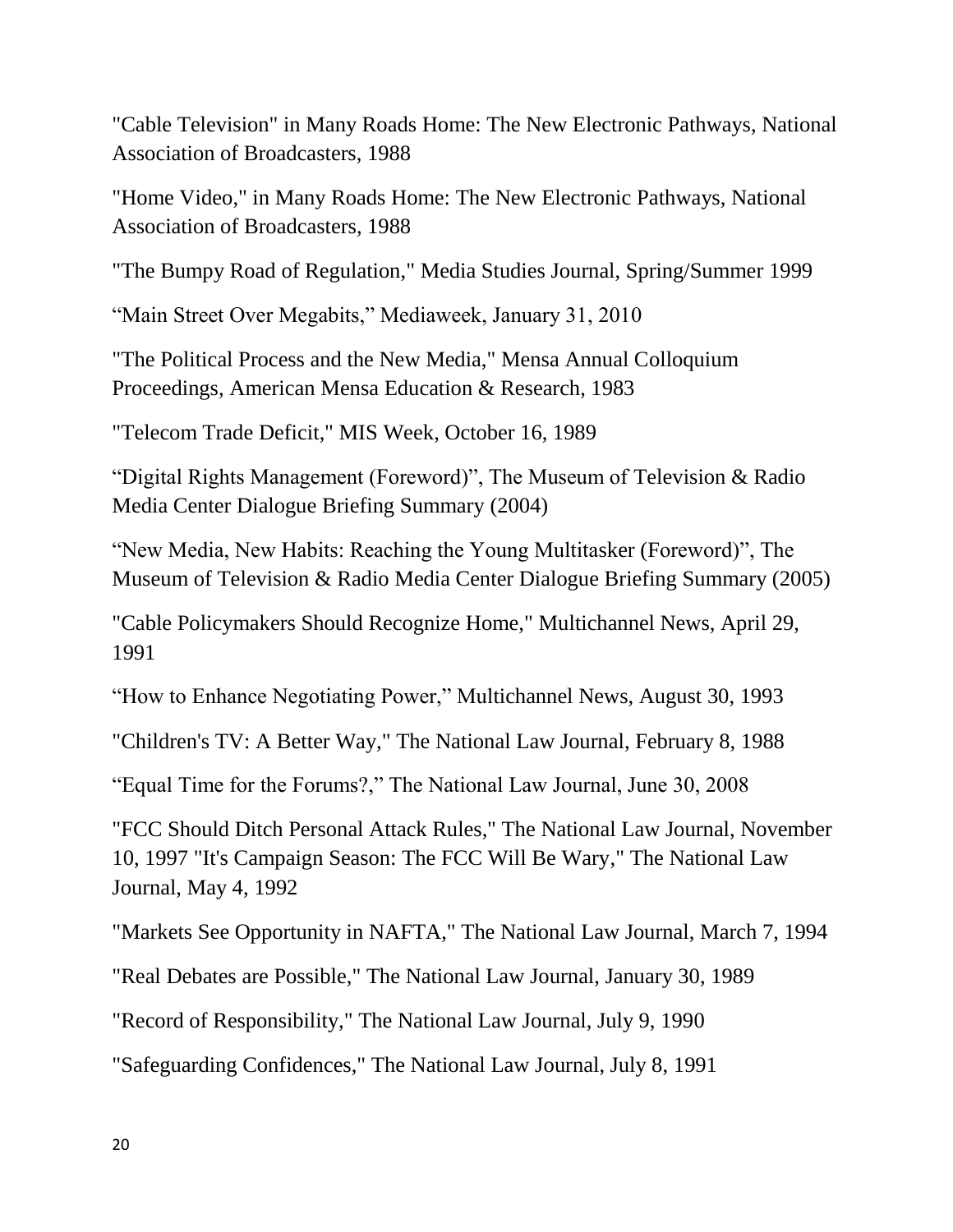"Time to Pull the Cable?," The National Law Journal, December 18, 1989 "When the U.S. Talks to Itself," The National Law Journal, June 13, 1988

"Who's the Threat: Springer or Senator," The National Law Journal, May 11, 1998

"The Art of Negotiating in Recessionary Times," Network World, July 13, 1992

"Clinton Has Chance to Play Leading Role in Communications," Network World, December 14, 1992

"Let Vendors Know How You Feel about Privacy Protection," Network World, June 3, 1991

"Net Neutrality: Implementation Measured in the Details," Network World, November 16, 2011 (with C. Bazelon)

"Proposed Law Spells Relief from Unwanted Messages," Network World, September 25, 1989

"Russian Telecom Needs Shake-up to Attract Investors," Network World, February 10, 1992

"Sikes Stresses Competitive Aspect of Deregulation," Network World, August 27, 1990

"U.S. Support for CIS Net Modernization Would Help Users," Network World, May 18, 1992

The New Frontiers of Information in the Digital Age, Aspen Italia Seminar for Leaders, November 1999 (Editor)

"Copyright Principles in the Digital Revolution," New York Law Journal, March 22, 1994 "Telecommunications Aspects of the 1990 ADA," New York Law Journal, September 3, 1993

"How to Successfully Negotiate a Computer Deal," The Orange County Business Register, December 11, 1989

"The Role of the Asia-Pacific Economic Cooperative," Pacific Currents: Charting Developments in the Americas and the Far East, American Bar Association Section of International Law and Practice, October 1991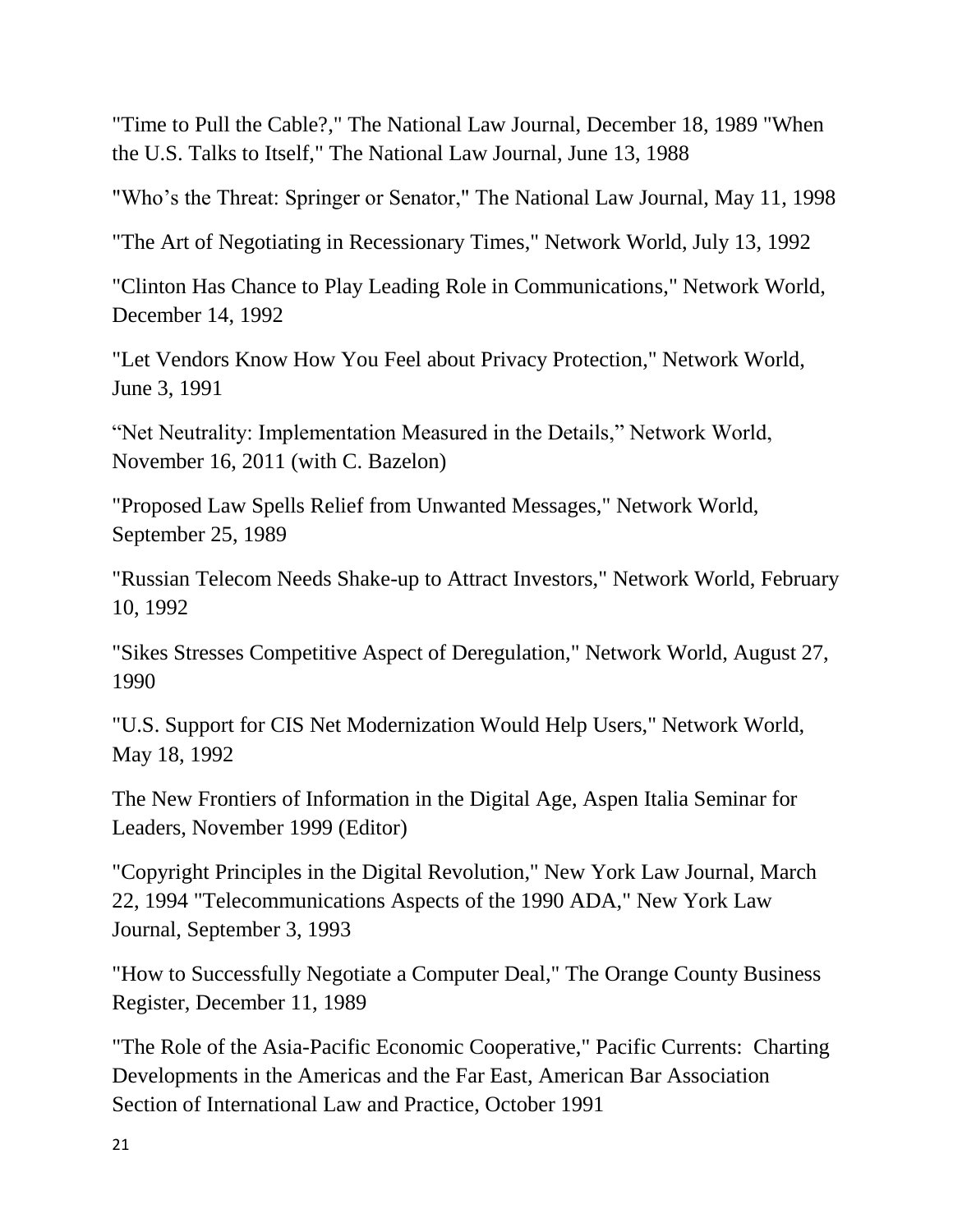"Firms Should Set Policies to Prevent Breaches of Employee's E-mail Privacy," Prevention of Corporate Liability, July 18, 1994 (with M. Minister)

"The Economics of the Postal System," (Book Review), Policy Studies Journal, Spring 1981

"Tips for Negotiating with Cable Television System Operators," in Public Television Manager's Guide to Cable Carriage, National Association of Public Television Stations, 1987

"An Arab Spring for the Internet?," QF Telegraph, February 7, 2013

"If You Can't Beat 'em, Join 'em: Forming Joint Venture Media Businesses," Satellite Communications, June 1983 (with L. Levine)

"Broadband Networks: Assessing Supply and Demand," Spectrum Telecommunications Industry, Decision Resources, May 12, 1992 (with Patricia M. Martin)

"Cooperation or Competition: Telephone Companies and the Cable Television Industry," Spectrum Telecommunications Industry, June 4, 1993

"PCS Experimental Licensees in the United States," Spectrum Telecommunications Industry, Decision Resources, September 16, 1992, reprinted in The Emergence of Personal Communications Networks, DR Reports (1991)

"The Uses of Cable Television and Telephone Company Video Trials," Spectrum

Telecommunications Industry, April 12, 1994

"How the Postman Almost Owned E-Mail," Technology Review, July 29, 2002

"US Communications Policymaking," Telecommunications Policy, December 1989

" 'Rough Justice' and the FCC: ENFIA in Retrospect," 5:3 Telematics 8 (1988)

"The Strategic Importance of Programming in Broadband TV," TeleStrategies Insight, August 1993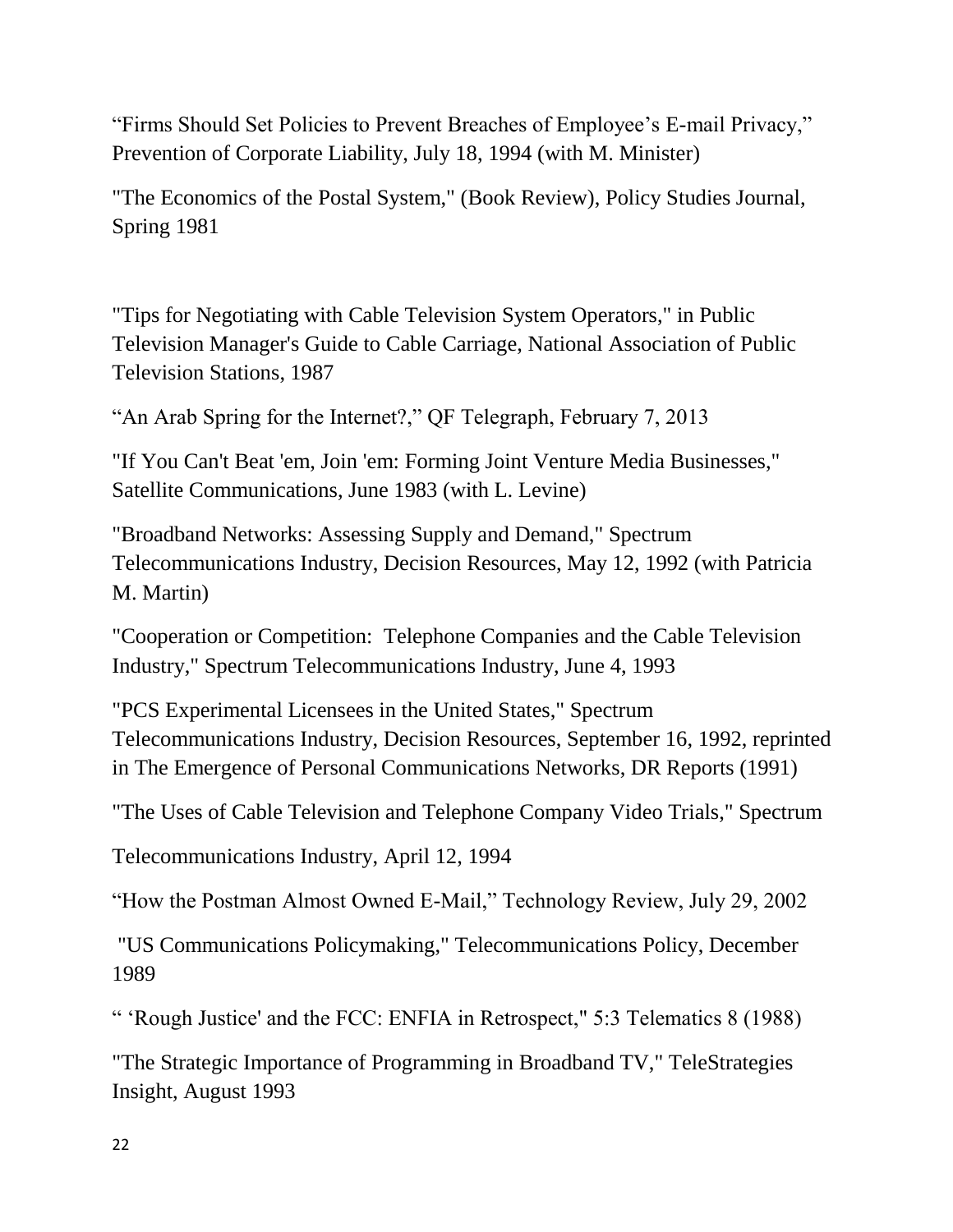"Maintaining the Edge in Station Ad Sales Requires Negotiating Tools," Television/Radio Age, March 7, 1988

"Toward Better Politics on the Tube," Texas Lawyer, November 25, 1991

"Coordinating U.S. Government Communications Interests: A Case Study of Pay Cable Television Policy Development, " in Claus-Dieter Ehlermann and Louisa Gosling, eds., Third Competition Law Annual 1998: Regulating Telecommunications, Hart Publishing, 1999

"Before You Sign on the Dotted Line..." Today's Office, October 1988

"Telecom Privatization: Key Issues," Transnational Data and Communications Report, November/December 1993

"NAFTA Will Boost Competitive Position of U.S. Telecommunications Firm," U.S.-Mexico Free Trade Reporter, February 4, 1994

"The Invasion of the Phone Snatchers," U.S. News & World Report, January 18, 1988

"Online Justice," The Washington Post, November 19, 1997

"The Brave New World of Enterprise Television," Xconomy, April 21,2011 ( with M. Fredrickson and R.D. Sahl)

# REPRESENTATIVE PRESENTATIONS

Salzburg Global Seminar Academy on Media and Global Change, Salzburg, Austria, 2013(Media and Freedom of Expression)

Nokia Research Center, Espoo, Finland, 2013(Enhancing Public Engagement in National Broadband Plans)

Jindal Global University, New Delhi, India, 2013 (Competition Law Trends in India)

Centre for Media and Communications Law, University of Melbourne Law School, Melbourne, Australia, 2013(National Broadband Plans in Australia and the United States)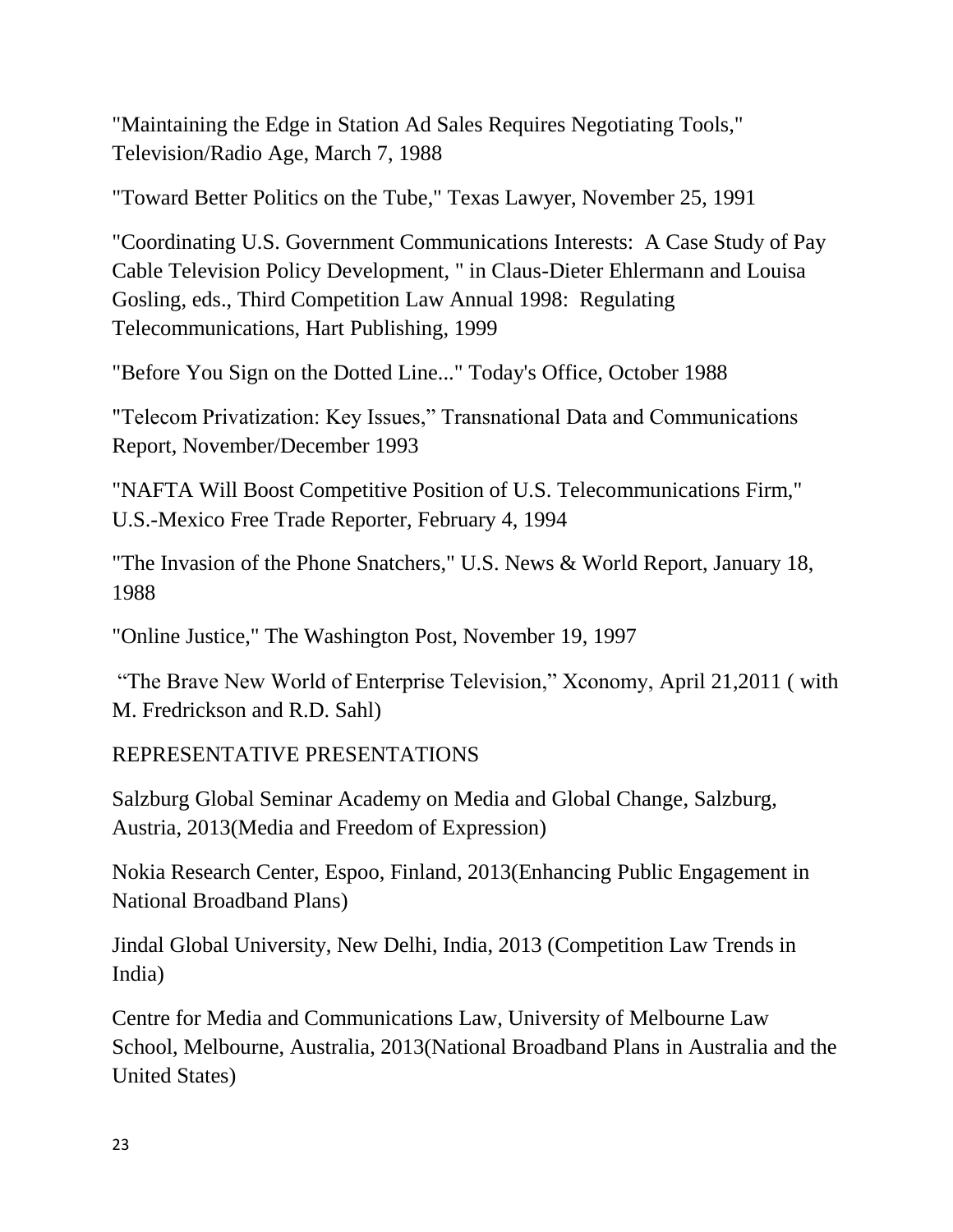Northwestern University, Doha, Qatar, 2012 (Developing National Broadband Plans)

Stanford Law School, Palo Alto, California, 2012 (Current Legal Issues of Converged Media)

University of Tennessee College of Law, Knoxville, Tennessee, 2012 (Media Concentration in a Global Digital Universe),

Harvard Law School Committee on Sports and Entertainment Law Symposium, Cambridge, Massachusetts, 2011 (Recent Labor Disputes in the Entertainment Industry)

The Conference Board Customer Loyalty Conference, New York, New York, 2011(Social Media Planning)

Telecommunications Policy Research Conference, George Mason University School of Law, Arlington, Virginia, 2011(Data Protection and Duties of Care)

Digital Policy Institute Forum, Ball State University, Muncie, Indiana, 2011 (Broadband's Role in Growing the Economy)

Harvard International Law Journal Symposium, Cambridge, Massachusetts, 2011 (Intellectual Property and International Trade)

Stanford Law School, Palo Alto, California, 2011 (The Digital Transformation of Entertainment Law)

Massachusetts Institute of Technology, Cambridge, Massachusetts, 2011 (Perspectives on theLegal Profession in Science and Technology Practice Areas)

Emerging Enterprise Center, Foley Hoag LLP, Waltham, MA, 2011 (Cyberterrorism, Cybersecurity and Online Privacy)

Digital Policy Institute Conference, Indianapolis, Indiana, 2010 (National Broadband Plan Implementation; Emerging Workplace Issues for Digital Media; Economic Impact of Emerging Media Developments)

Telecommunications Policy Research Conference, Arlington, Virginia, 2010 (The Future of Online Video)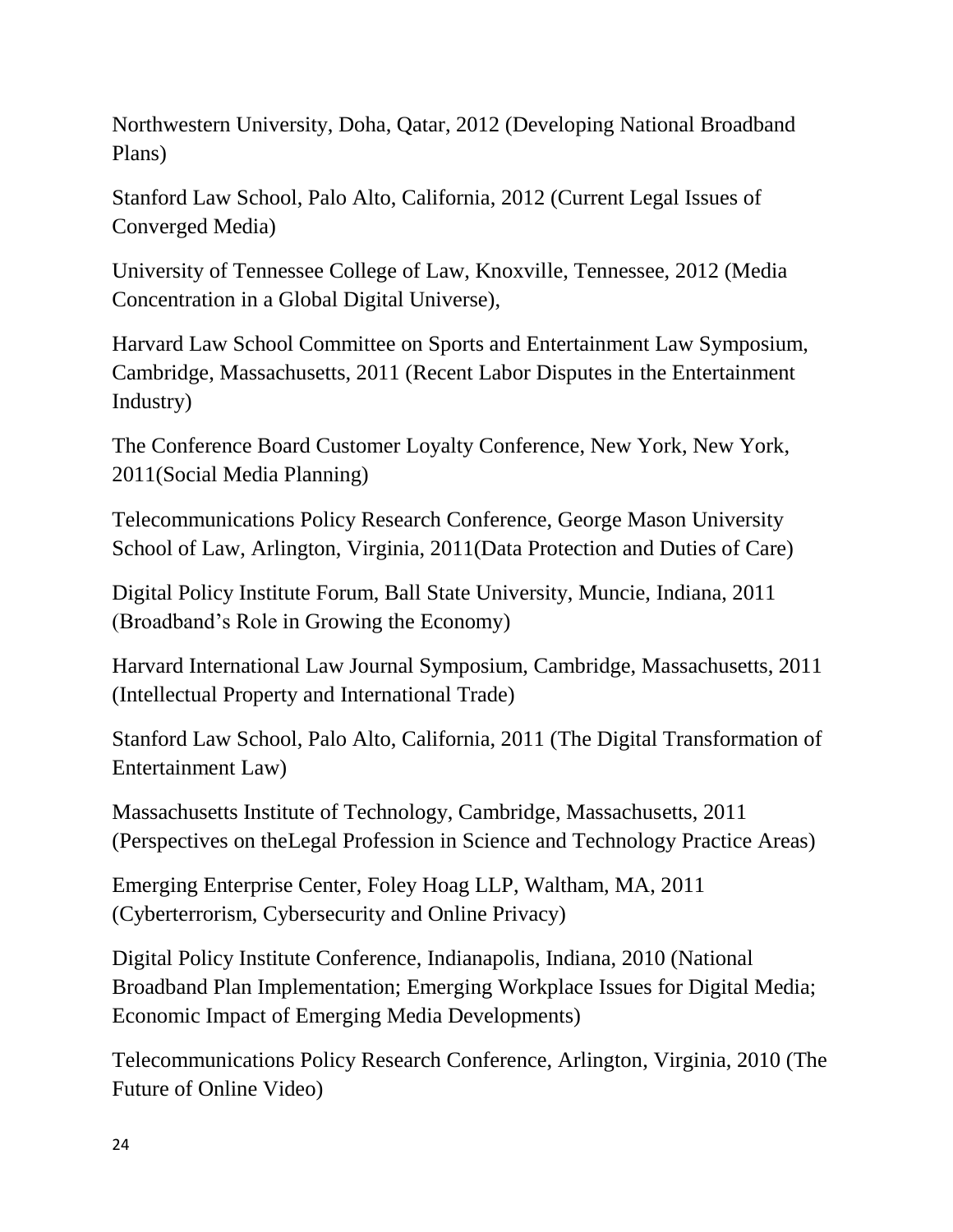Broadcast Education Association Annual Conference, Las Vegas, Nevada, 2010 (FCC implementation of the national broadband plan)

International Telecommunications Education and Research Association Annual Telecommunications and Information Technology Conference, Nashville, Tennessee, 2010 (The national broadband plan)

Letterman Distinguished Lecture, Ball State University, Muncie, Indiana, 2010 (International broadband developments)

Department of Communication Faculty Colloquium, Rochester Institute of Technology, Rochester, New York, 2010 (New directions in communications education)

Wireless Communications Association International, Washington, DC, 2009 (Public-private broadband partnerships)

Marketers/09, Montevideo, Uruguay, 2009(Navigating the new media marketing roadmap)

National League of Cities, Washington, DC, 2009 (The Broadband Technology Opportunities Program of the American Recovery and Reinvestment Act)

MIT Media Lab-Eisenhower Fellows Seminar, Cambridge, Massachusetts, 2009 (Digital media and political campaigning)

Harvard Law School, Cambridge, Massachusetts, 2009 (Technology and communications policy)

Executive Council, American Bar Association Section of Science & Technology Law, Boston, Massachusetts, 2009 (The digital television transition)

Campaign Colloquium, Regis College, Denver, Colorado, 2008 (Media utilization in the Presidential election)

Harvard Law School, Cambridge, Massachusetts, 2007 (Training tomorrow's entertainment and media lawyers)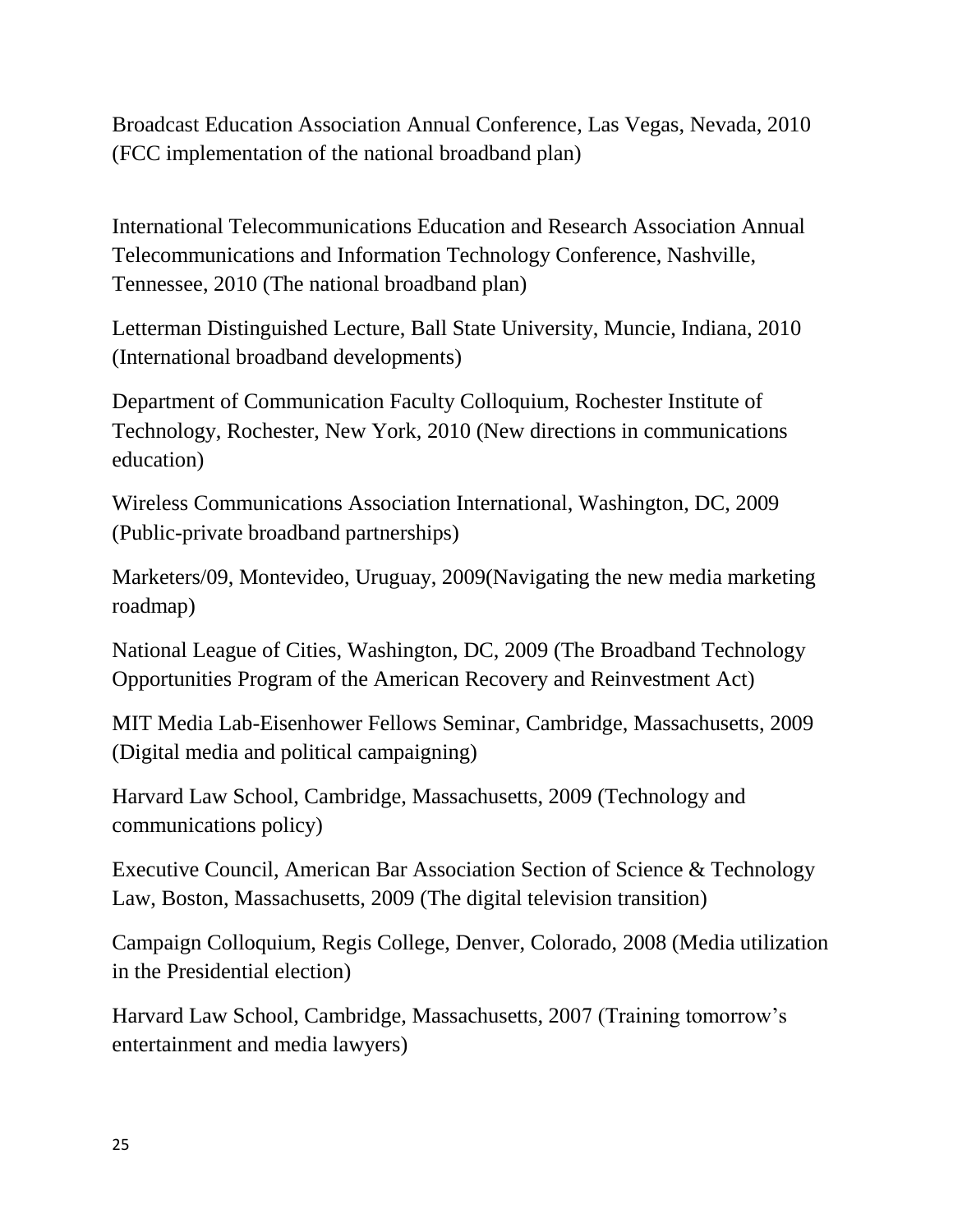Executive Council, American Bar Association Section of Science & Technology Law, Boston, Massachusetts, 2009 (The digital television transition)

Campaign Colloquium, Regis College, Denver, Colorado, 2008 (Media utilization in the Presidential election)

Harvard Law School, Cambridge, Massachusetts, 2007 (Training tomorrow's entertainment and media lawyers)

Harvard Law School, Cambridge, Massachusetts, 2006 (Digital music and video distribution)

Australian Centre for the Moving Image, Sydney, Australia, 2006 (Digital preservation of media culture)

MIT Communications Forum, Cambridge, Massachusetts, 2005 (The Future of News)

William S. Paley Annual Lecture, The Museum of Television & Radio, New York, New York, 2005 (Moderator)

China International Television Forum, Shanghai, 2005 (American Journalism Practices)

John H. Mitchell Annual Seminar, The Museum of Television & Radio, Los Angeles, California, 2004 (Tribute Presenter)

William S. Paley Annual Lecture, The Museum of Television & Radio, New York, New York, 2004 (Moderator)

Annual Meeting, International Council of the Museum of Television & Radio, Cape Town, South Africa, 2004 (African communications developments)

Technion Institute of Management, New England Annual Symposium, Boston, Massachusetts, 2003 (Structuring US-Israel joint ventures)

Aspen Institute Italia Seminar for Leaders, Cernobbio, Italy, 2001 (Seminar Moderator) Central European University, Budapest, Hungary, 2000 (International telecommunication regulation)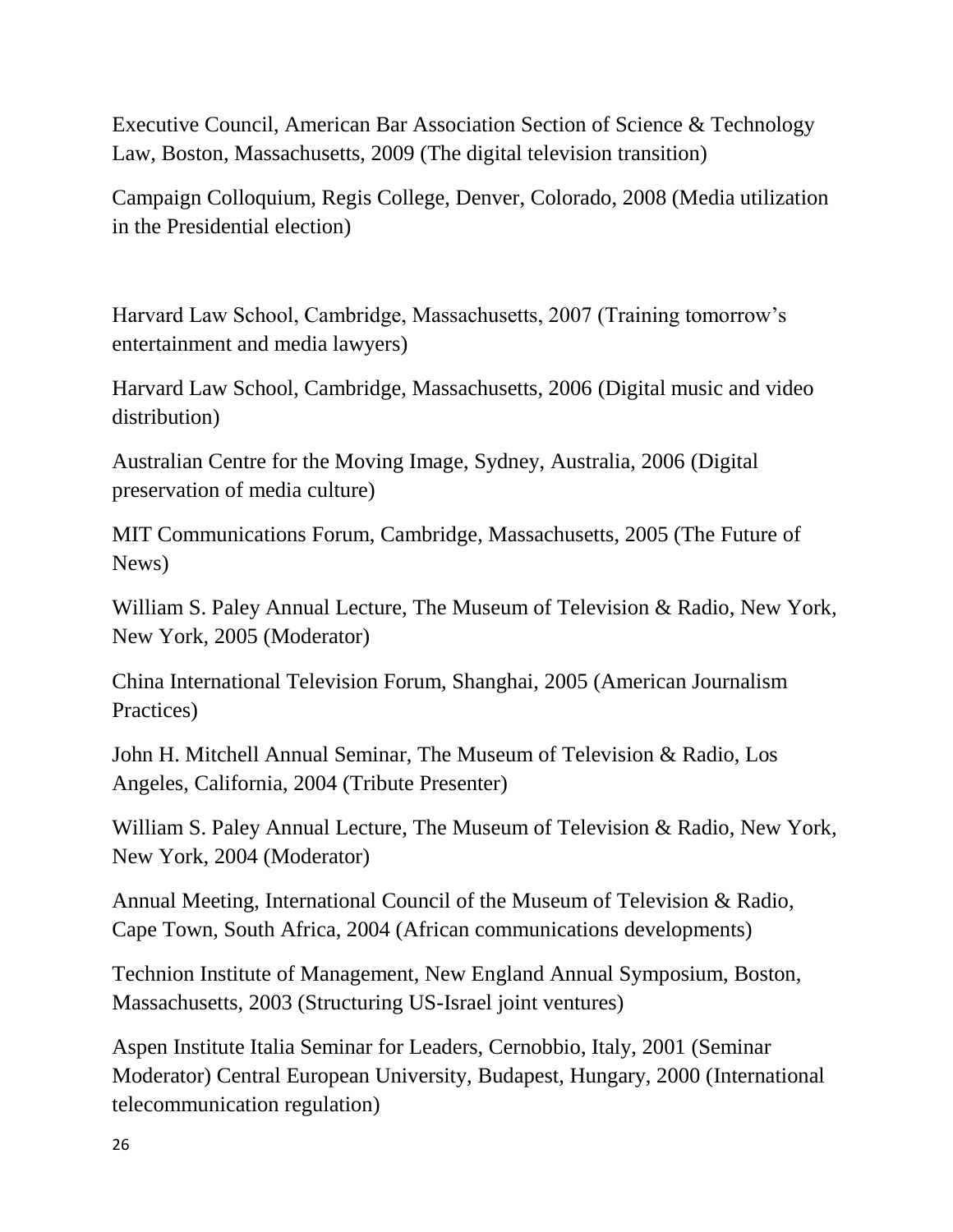Budapest University of Economic Sciences, Budapest, Hungary, 2000 (Telecommunications market development)

International Management Development Centre, Budapest, Hungary, 2000 (Strategic planning in telecommunications)

Aspen Institute Italia Seminar for Leaders, Cernobbio, Italy, 1999 (Seminar moderator)

Knight-Bagehot Program in Economics and Business Journalism, Columbia University Graduate School of Journalism, New York, New York, 1999-2005 (Internet law)

Aspen Institute Roundtable on International Telecommunications, Aspen, Colorado, 1999 (Seminar moderator)

European University Institute, Florence Italy, 1998 (Competition policy in communications markets)

Knight-Bagehot Program in Economics and Business Journalism, Columbia University Graduate School of Journalism, New York, New York, 1998 (Antitrust law)

Media Studies Center, New York, New York, 1998 (The White House role in communications policymaking)

Transregional Center for Democratic Studies, New School for Social Research, New York, New York, 1998 (Comparative communications law and policy research)

Aspen Institute Roundtable on International Telecommunications, Aspen Colorado, 1997 (International telecommunications regulation)

Aspen Institute Roundtable on International Telecommunications, Berlin, Germany, 1996 (Global telecommunications policy)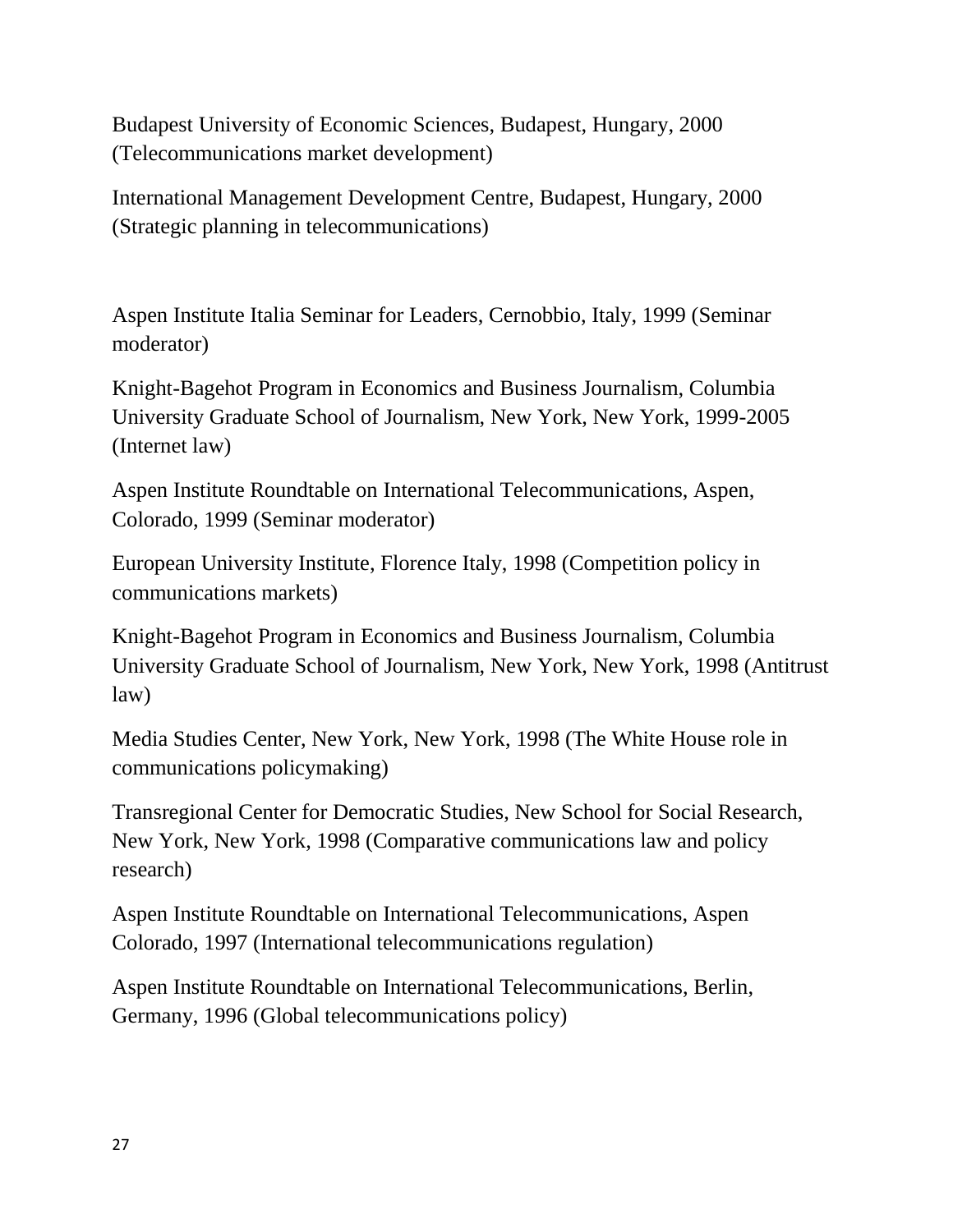International Institute of Communications Telecommunications Forum, Washington, DC, 1995 (Emerging patterns of strategic alliances in the communications industry)

Satellite & Space Project Finance Conference, Euromoney, New York, New York, 1995 (International and domestic policy and regulatory issues)

Annual Review Conference, Institute for Information Studies, Queenstown, Maryland, 1995 (International cellular telephone developments)

Sloan School of Management, Massachusetts Institute of Technology, Cambridge, Massachusetts, 1995 (Strategic planning for global telecommunications ventures)

The Trans-Atlantic Dialogue on Broadcasting and the Information Society, Waterloo, Belgium, 1995 (American and European responses to the development of a Global Information Infrastucture)

Center for Information Industry Research, Temple University, Philadelphia, Pennsylvania, 1995 (The changing role of the broadcasting industry in an era of deregulation)

State Commissions on Long-Range Planning and Science and Technology, People's Republic of China, Beijing, 1994 (American perspectives on the National Information Infrastructure initiative)

Ninth Annual Aspen Institute Conference on Telecommunications Policy, Aspen, Colorado,1994 (Business alliances and strategic positioning in telecommunications) National Public Radio, Morning Edition, 1994 (The political impact of talk radio)

Dodge Hall Symposium, College of Business Administration, Northeastern University, Boston, Massachusetts, 1994 (Global trends in the communications marketplace)

Megamedia Workshop, Edward R. Murrow Center for International Communications, The Fletcher School of Law and Diplomacy, Tufts University, Medford, Massachusetts, 1994 (Redefining universal service)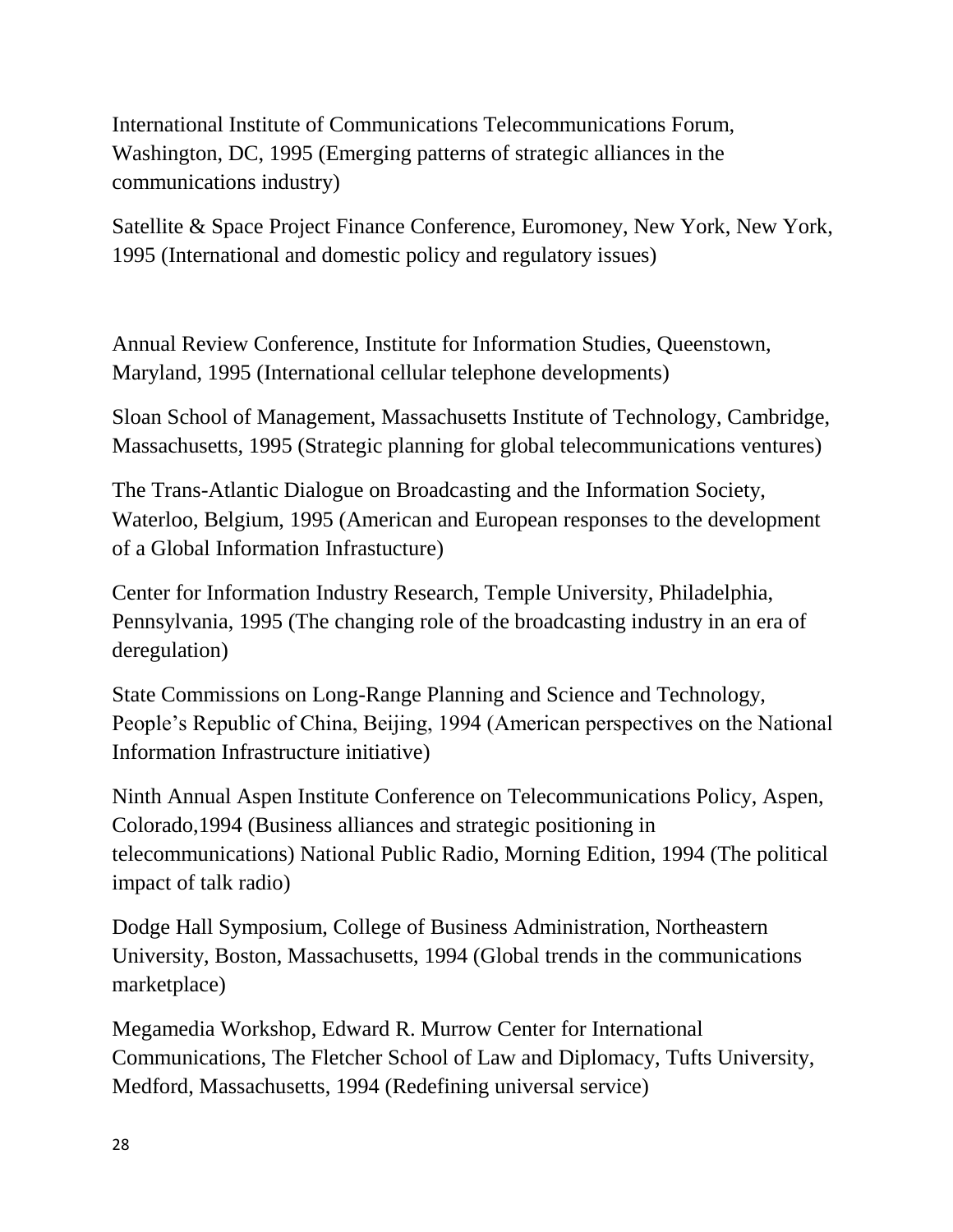Annual Spring Meeting, Section of International Law and Practice, American Bar Association, Washington, DC, 1994 (International communications policymaking in the Clinton Administration)

Annual Winter Meeting, Section of International Law and Practice, American Bar Association, Denver, CO, 1994 (Structuring multinational telecommunications joint ventures)

Annual Spring Meeting, Section of International Law and Practice, American Bar Association, Washington, DC, 1993 (Telecommunications privatization and liberalization)

Winter Faculty Workshop, The Annenberg Washington Program, Northwestern University, Washington, DC, 1993 (Charting the course of international communications in the next decade)

Tenth Anniversary Symposium, Institute of Communications Law, Columbus School of Law, Catholic University of America, Washington, DC, 1992 (Future trends in telecommunications and intellectual property)

En Banc Hearing on Telephone Toll Fraud, Federal Communications Commission, Washington, DC, 1992 (Alternative dispute resolution of toll fraud issues)

Freedom Forum Media Studies Center National Conference, Columbia University, New York, NY, 1992 (Evaluating demand for a national information service)

World News This Morning, ABC News, 1992 (Cable television legislation)

Aspen Institute Conference on the Impact of Information Technology on Society, Workplace and the Individual, Aspen, Colorado, 1992 (Privacy regulation)

Annual Convention, American Bar Association, San Francisco, California, 1992 (Virtual reality and intellectual property; Regional telecommunications developments in the Pacific Rim)

Global Senior Managers Program, The Fletcher School of Law and Diplomacy, Tufts University, Medford, Massachusetts, 1991-1992 (International communications law, policy and transnational businesses)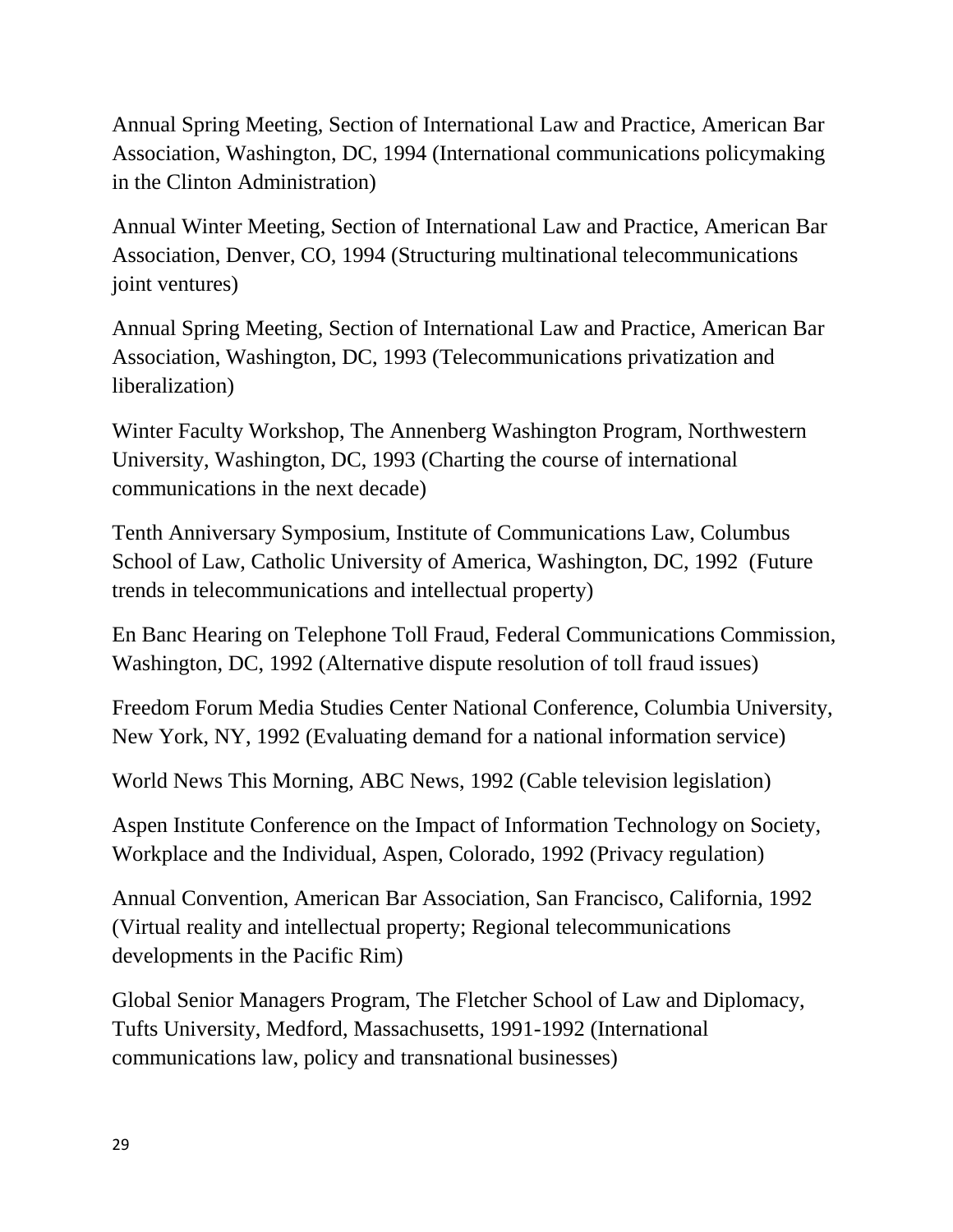Federal Communications Bar Association, Washington, DC, 1991 (Alternative dispute resolution at the FCC)

The Annenberg Washington Program, Northwestern University, Washington, DC, 1991 (Title IV of the Americans with Disabilities Act of 1990)

Aspen Institute Conference on Telecommunications Regulation Policy, Aspen, Colorado, 1991 (Developing consensus on American telecommunications policy)

American Bar Association Section of International Law and Practice and the Federal Communications Bar Association, Washington, DC, 1991 (Developing a framework for negotiating international communications business transactions)

Cordless '91 Conference and Exposition, Tysons Corner, Virginia, 1991 (Regulation, the financial community and personal communications services)

National Engineering Consortium, Worldwide Personal Communications Forum, Dallas, Texas,1990 (Privacy and personal communications)

Aspen Institute Conference on the Role of Copyright in the Development of Interactive Video Publishing and New Computer Software for Personal Use, Wye Woods, Maryland, 1988 (Achieving consensus within the private and public sectors)

The Annenberg Washington Program, Northwestern University, Washington, DC, 1988 (Content regulation in electronic mass media)

Boston University Broadcast Administration Program, College of Communication, Boston, Massachusetts, 1988 (Negotiation and the broadcast manager)

### AFFILIATIONS

Bar of the United States Supreme Court (admitted to practice, 2012)

State Bar of California (admitted to practice, 1978)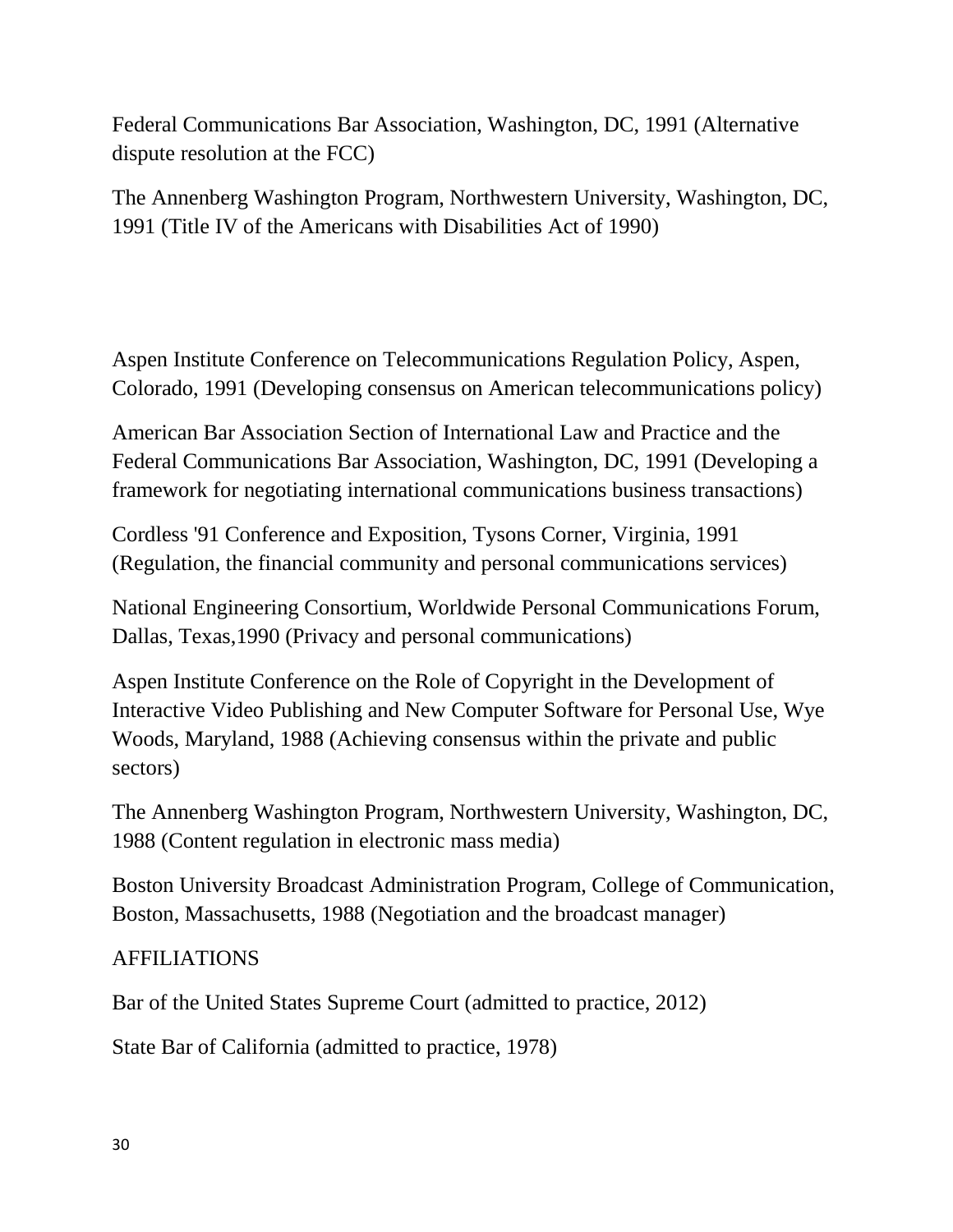Bar of the United States Court of Appeals for the District of Columbia Circuit (admitted to practice, 1979)

American Bar Association (Chairman, International Communications Committee, 1992-95, Co- Chairman, International Legal Education Committee, 1995-96, Section of International Law and Practice)

Federal Communications Bar Association (Member, Law Journal and Interactive Media Practice Committees)

Editorial Advisory Board, BNA Electronic Information Policy & Law Report (1995-97)

Editorial Advisory Board, EuroWatch (1992- )

Editorial Advisory Board, Federal Communications Law Journal (1980-84, 1988- 1994)

Editorial Advisory Board, International Journal of Communications Law and Policy (1999- ) Editorial Advisory Board, Journal of Science and Technology Law  $(1995- )$ 

Editorial Advisory Board, Transnational Data and Communications Report (1991- Executive Advisor, The Journal of Biolaw & Business, (2003- )

Advisory Board, Program on International Information and Communication, The Fletcher School of Law and Diplomacy, Tufts University (1992-97)

Academic Advisory Committee, Civic Education Project, Central European University, Budapest and Yale University (1992-2000)

National Advisory Council, School of Communication, Northwestern University  $(1990- )$ 

Advisory Board, Program on Telecommunications Science, Management and Policy, Northwestern University (1990-2000)

Educational Overseers Council, National Engineering Consortium (1992-2002)